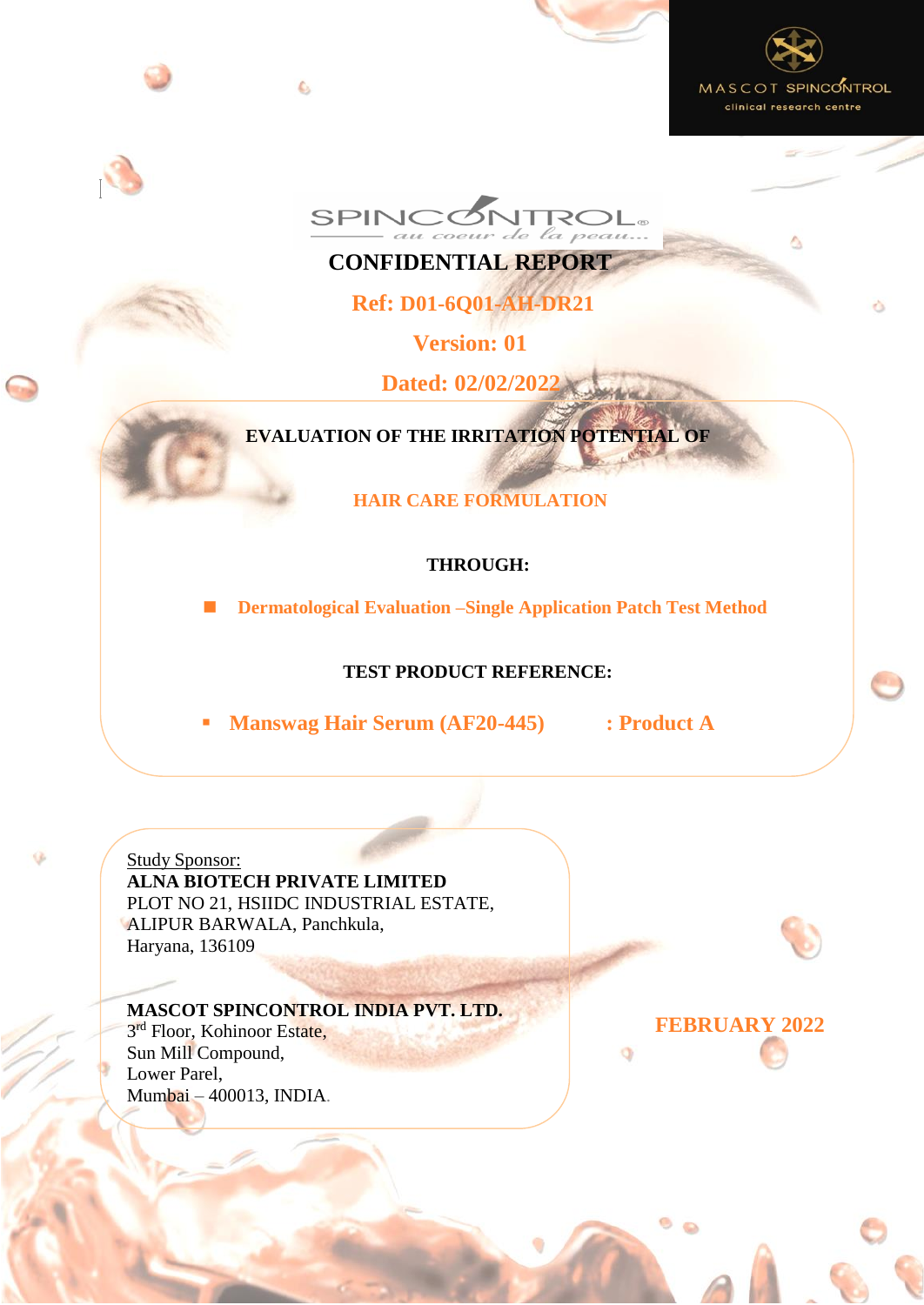#### **CONTENTS**

| 1.  |                                             |
|-----|---------------------------------------------|
| 1.1 |                                             |
| 1.2 |                                             |
| 1.3 |                                             |
| 1.4 |                                             |
| 1.5 |                                             |
| 1.6 |                                             |
| 1.7 |                                             |
| 2.  |                                             |
| 2.1 |                                             |
| 2.2 |                                             |
| 2.3 |                                             |
| 2.4 |                                             |
| 3.  |                                             |
| 3.1 |                                             |
| 3.2 |                                             |
| 3.3 |                                             |
| 3.4 |                                             |
| 3.5 |                                             |
| 3.6 |                                             |
|     |                                             |
| 4.1 |                                             |
| 4.2 |                                             |
| 4.3 |                                             |
| 4.4 |                                             |
| 4.5 |                                             |
| 4.6 |                                             |
| 4.7 |                                             |
| 4.8 |                                             |
|     | <b>Mascot Spincontrol</b>                   |
|     | Product A 2/25 D01-6Q01-AH-DR21-D01-RA(V01) |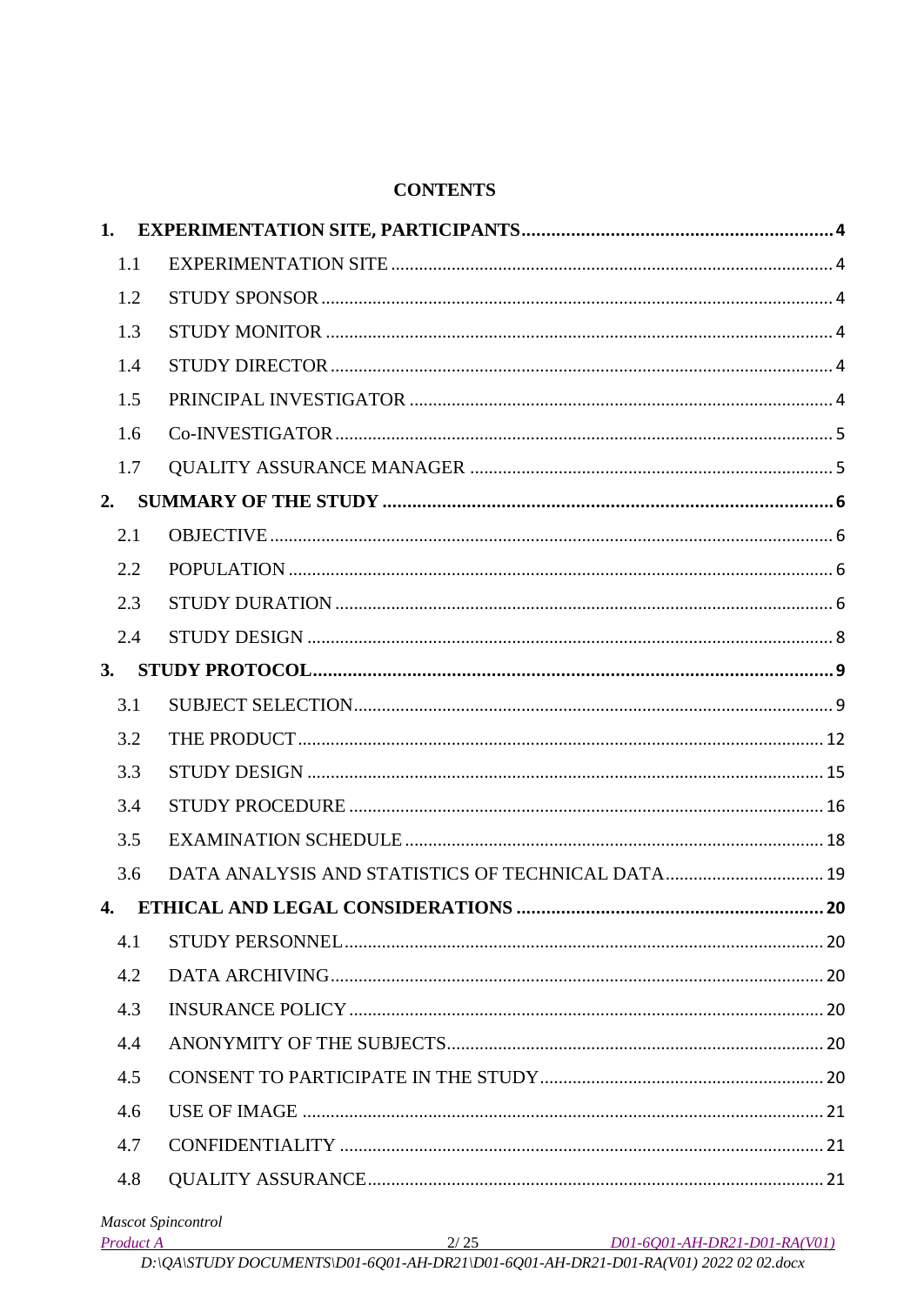|    | 5.  |                                                            |  |
|----|-----|------------------------------------------------------------|--|
|    | 5.1 |                                                            |  |
|    | 5.2 |                                                            |  |
|    | 5.3 | POPULATION CONSIDERED IN THE EXPRESSION OF THE RESULTS  23 |  |
|    | 5.4 |                                                            |  |
|    | 5.5 |                                                            |  |
| 6. |     |                                                            |  |
|    |     |                                                            |  |
|    |     |                                                            |  |

# **APPENDIX 1:**

CHARACTERISTICS OF THE PANEL

# **APPENDIX 2:**

RESULTS OF THE STUDY

# **APPENDIX 3:**

QUALITY ASSURANCE STATEMENT

# **APPENDIX 4:**

COPY OF STUDY PROTOCOL

*Product A* 3/ 25 *D01-6Q01-AH-DR21-D01-RA(V01)*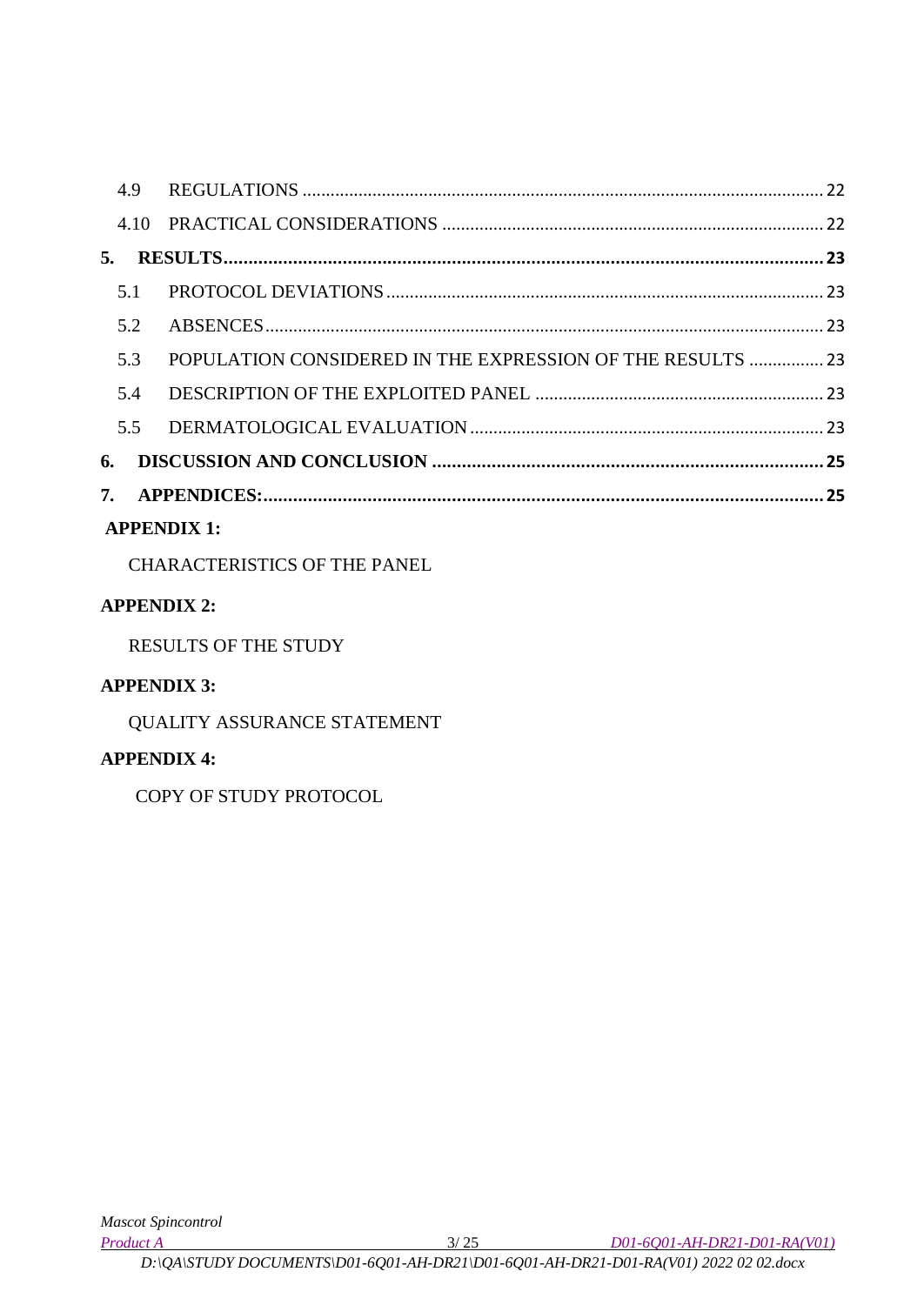# <span id="page-3-0"></span>**1. EXPERIMENTATION SITE, PARTICIPANTS**

#### <span id="page-3-1"></span>**1.1 EXPERIMENTATION SITE MASCOT-SPINCONTROL India Pvt. Ltd.** Kohinoor Estate, 3<sup>rd</sup> Floor, Sun Mill Compound, Lower Parel West,

Mumbai – 400013, INDIA. Telephone: +91-22-43349191/192 E-mail: info@mascotspincontrol.in

#### **SPONSOR**

#### <span id="page-3-2"></span>**1.2 STUDY SPONSOR ALNA BIOTECH PRIVATE LIMITED** PLOT NO 21, HSIIDC INDUSTRIAL ESTATE, ALIPUR BARWALA, Panchkula, Haryana, 136109

<span id="page-3-3"></span>**1.3 STUDY MONITOR Vijay Kimtata** Signature: **ALNA BIOTECH PRIVATE LIMITED** PLOT NO 21, HSIIDC INDUSTRIAL ESTATE, Date: ALIPUR BARWALA, Panchkula, Haryana, 136109 E-mail: [vijaykimtata.vk@gmail.com](mailto:vijaykimtata.vk@gmail.com)

### **MASCOT SPINCONTROL**

<span id="page-3-4"></span>**1.4 STUDY DIRECTOR Mr. Mohit Lalvani**  MD Signature: MASCOT SPINCONTROL Telephone: +91-22-43349191/92 Date: E-mail: [mohit@mascotspincontrol.in](mailto:mohit@mascotspincontrol.in)

#### **1.5 PRINCIPAL INVESTIGATOR**

<span id="page-3-5"></span>**Dr. Raji Patil**  Dermatologist Signature: Reg. No. 200401330 MASCOT SPINCONTROL Date: Telephone: +91-22-43349191/ 92 E-mail: [raji@mascotspincontrol.in](mailto:raji@mascotspincontrol.in)

*Mascot Spincontrol* 

*Product A* 4/ 25 *D01-6Q01-AH-DR21-D01-RA(V01)*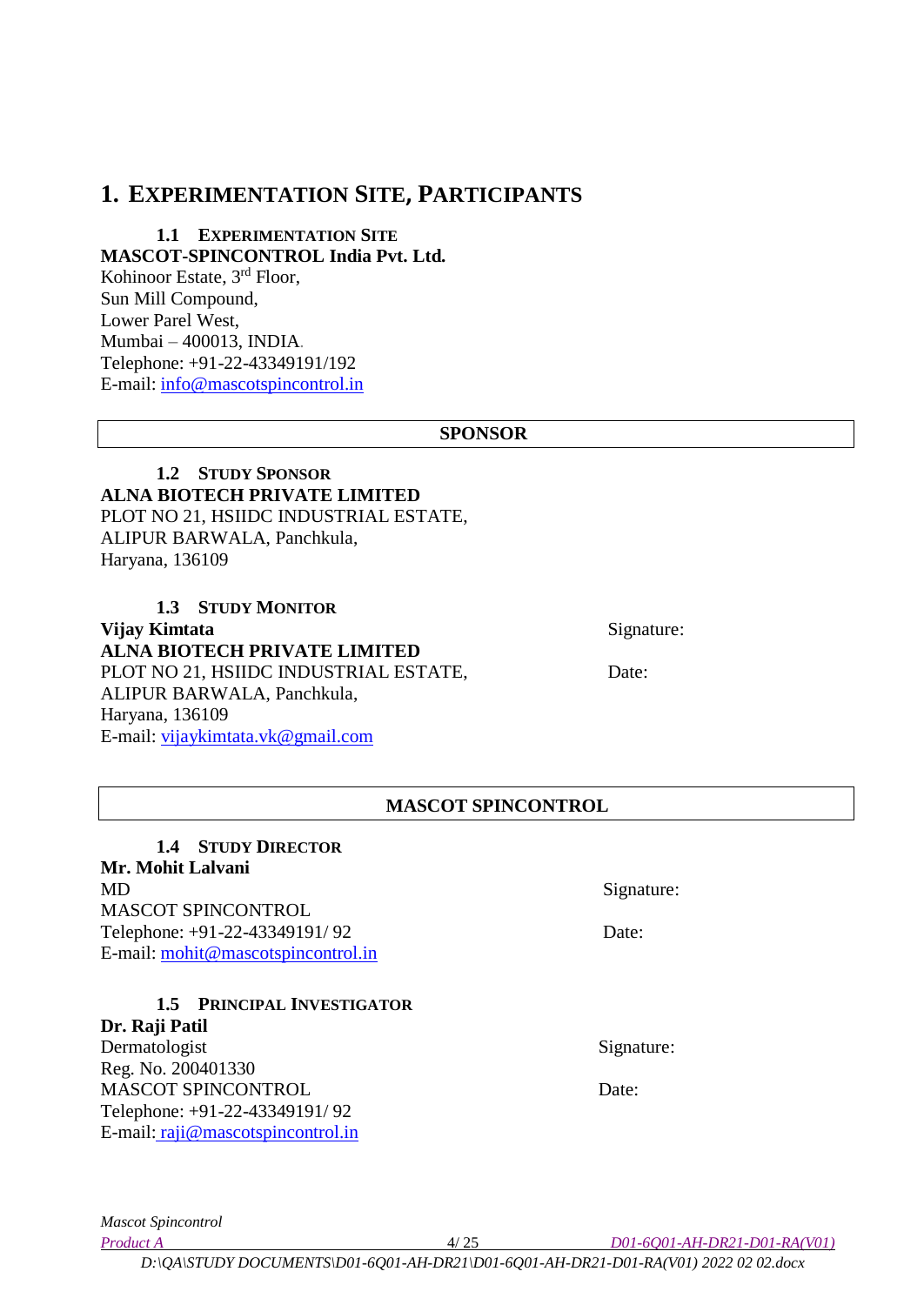#### **1.6 CO-INVESTIGATOR**

<span id="page-4-0"></span>**Dr. Rajeshree Mayekar**  Dermatologist Signature: MASCOT SPINCONTROL Telephone: +91-22-28772314 Date:

#### <span id="page-4-1"></span>**1.7 QUALITY ASSURANCE MANAGER Ms. Shraddha Jadhav** Assistant General Manager - Quality Assurance Signature: MASCOT SPINCONTROL

Telephone: +91-22-43349191/92 Date: E-mail: shraddhajadhav@mascotspincontrol.in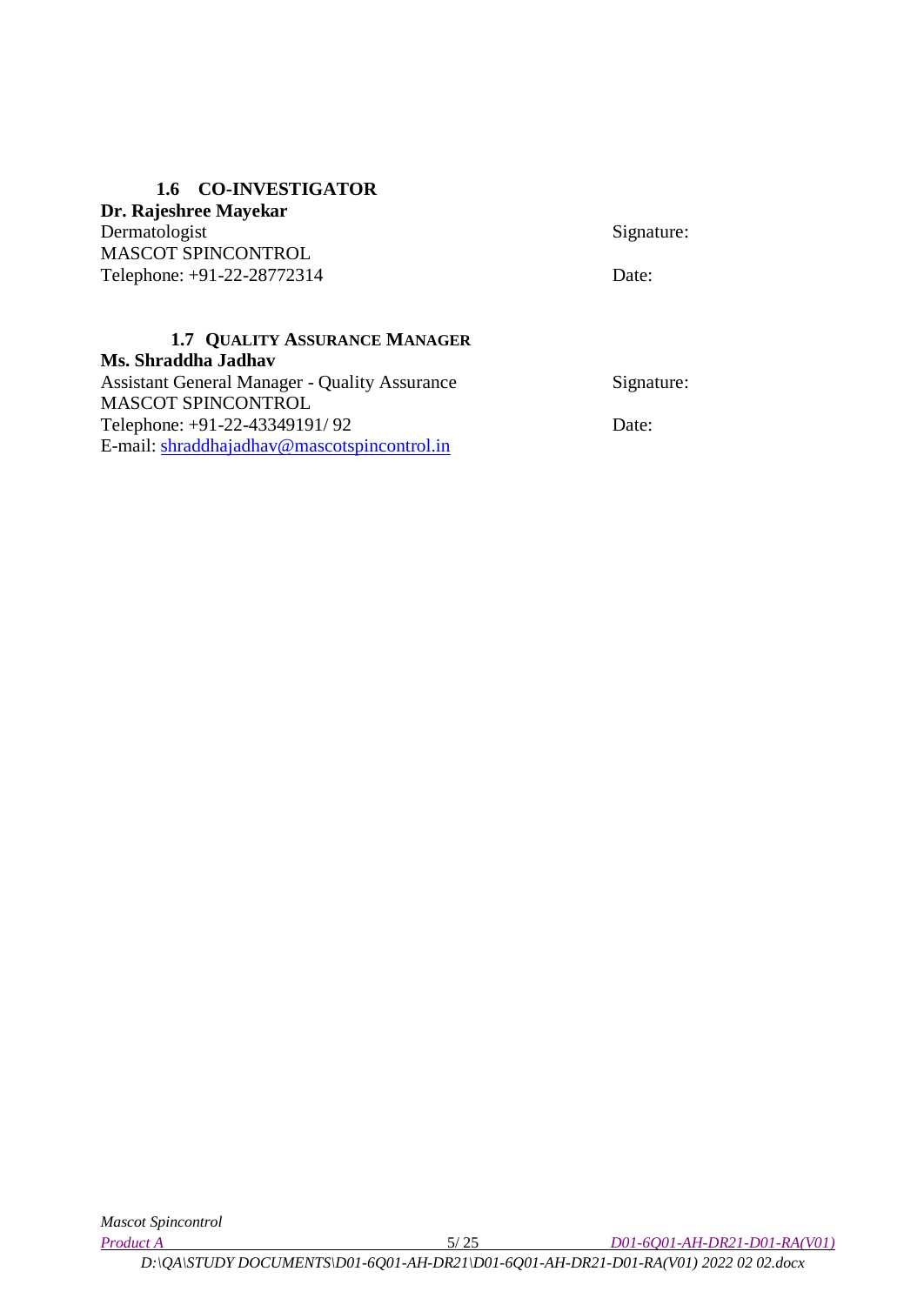# <span id="page-5-0"></span>**2. SUMMARY OF THE STUDY**

# **2.1 OBJECTIVE**

<span id="page-5-1"></span>The objective of this study was to evaluate the irritation potential on healthy human subjects of Hair care Formulation coded:

# **Manswag Hair Serum (AF20-445) : Product A**

The evaluation was performed using:

 **Dermatological Evaluation: Single Application Patch Test Method\*** (\*Primary irritation patch test method)

### **2.2 POPULATION**

# <span id="page-5-2"></span>**Twenty four (24) subjects were selected for the study.**

The subjects selected for this study were healthy females and males with aged between **18** and **45** years old. In which **12 were female and 12 were male subjects.**

These subjects were selected according to the inclusion/ non-inclusion criteria listed in paragraph 3.1.

# **2.3 STUDY DURATION**

<span id="page-5-3"></span>**Duration:** 8 days [3days and T8 (T+1 week after 0 hour of patch removal) visit was scheduled to monitor follow up reactions].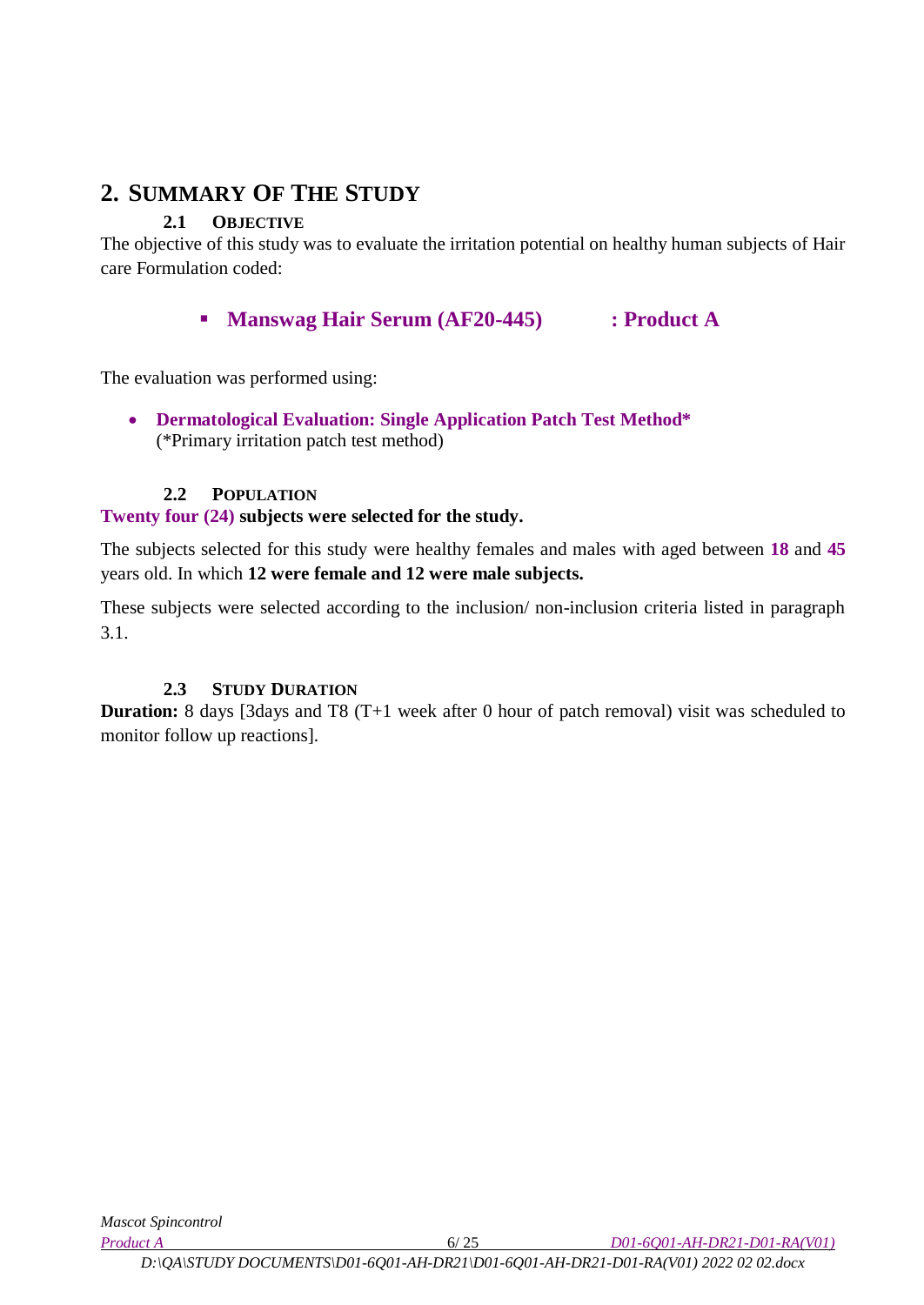#### **Scheduled Procedures:**

|                            | <b>Screening</b> | T0 (before<br>patch<br>application)<br>Patch<br><b>Application Day</b> | $T1$ day $(0)$<br>hour after<br>the patch<br>removal)<br>Patch<br><b>Removal Day</b> | T <sub>2</sub> days<br>(24 hours<br>after the<br>patch<br>removal) | T8 days<br>$(T+1$ week<br>after 0<br>hour of<br>patch<br>removal) |
|----------------------------|------------------|------------------------------------------------------------------------|--------------------------------------------------------------------------------------|--------------------------------------------------------------------|-------------------------------------------------------------------|
| Registration               | п                |                                                                        |                                                                                      |                                                                    |                                                                   |
| <b>Protocol Briefing</b>   | п                |                                                                        |                                                                                      |                                                                    |                                                                   |
| Consent                    | ш                |                                                                        |                                                                                      |                                                                    |                                                                   |
| <b>ICF</b>                 |                  | п                                                                      |                                                                                      |                                                                    |                                                                   |
| <b>Inclusion</b> and       |                  |                                                                        |                                                                                      |                                                                    |                                                                   |
| Non-Inclusion              | m.               | ш                                                                      |                                                                                      |                                                                    |                                                                   |
| criteria by the            |                  |                                                                        |                                                                                      |                                                                    |                                                                   |
| Dermatologist              |                  |                                                                        |                                                                                      |                                                                    |                                                                   |
| <b>History</b>             | $\mathbf{r}$     |                                                                        |                                                                                      |                                                                    |                                                                   |
| Questionnaire              |                  |                                                                        |                                                                                      |                                                                    |                                                                   |
| Routine Check up           | $\blacksquare$   |                                                                        |                                                                                      |                                                                    |                                                                   |
| Clinical                   | ш                |                                                                        |                                                                                      |                                                                    |                                                                   |
| Observation                |                  |                                                                        |                                                                                      |                                                                    |                                                                   |
| <b>Site Identification</b> |                  | <b>I</b>                                                               |                                                                                      |                                                                    |                                                                   |
| Proscriptions and          |                  |                                                                        | ш                                                                                    | $\mathbf{r}$                                                       | $\blacksquare$                                                    |
| <b>Restrictions</b>        |                  |                                                                        |                                                                                      |                                                                    |                                                                   |
| Concomitant                |                  | m.                                                                     | m.                                                                                   | <b>COL</b>                                                         | <b>COL</b>                                                        |
| Medication                 |                  |                                                                        |                                                                                      |                                                                    |                                                                   |
| <b>Patch Application</b>   |                  | ш                                                                      |                                                                                      |                                                                    |                                                                   |
| <b>Patch Removal</b>       |                  |                                                                        | <b>COL</b>                                                                           |                                                                    |                                                                   |
| Dermatological             |                  |                                                                        |                                                                                      |                                                                    |                                                                   |
| Evaluation                 |                  |                                                                        |                                                                                      | $\mathbf{r}$                                                       |                                                                   |
| reading of patch           |                  |                                                                        |                                                                                      |                                                                    |                                                                   |
| tests                      |                  |                                                                        |                                                                                      |                                                                    |                                                                   |
| <b>AE/SAE</b>              |                  | <b>COL</b>                                                             | <b>COL</b>                                                                           | $\mathbf{r}$                                                       | п                                                                 |
| Monitoring                 |                  |                                                                        |                                                                                      |                                                                    | End of the                                                        |
|                            |                  |                                                                        |                                                                                      |                                                                    | study                                                             |

 **Study Schedule:**

| <b>Screening &amp; T0</b><br>(before patch<br>application) | Т1<br>(0 hour after the<br>patch removal) |            | T8<br>$(T+1$ week after $0$<br>hour of patch<br>removal) |  |
|------------------------------------------------------------|-------------------------------------------|------------|----------------------------------------------------------|--|
| 18/01/2022                                                 | 19/01/2022                                | 20/01/2022 | 26/01/2022                                               |  |

*Mascot Spincontrol*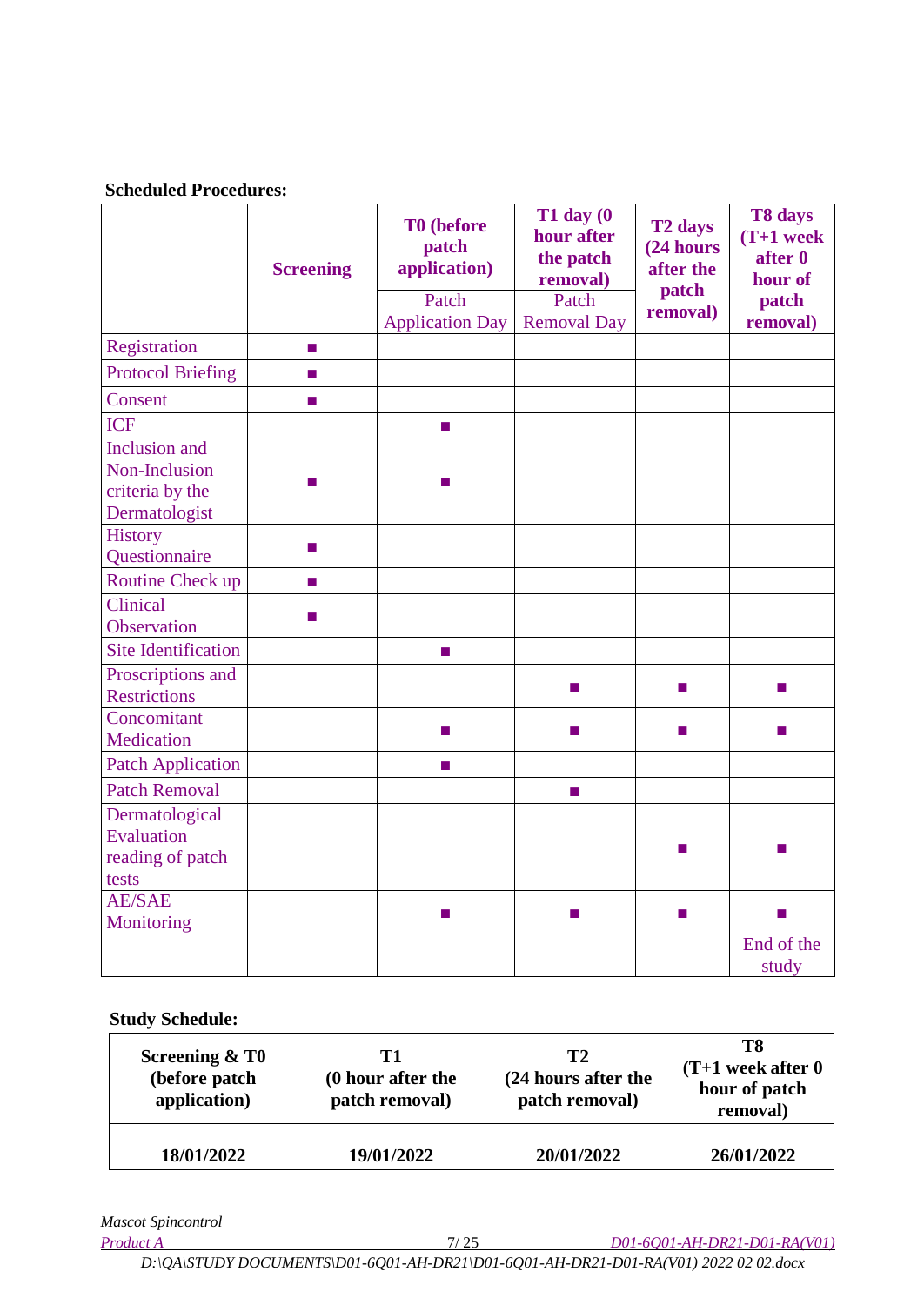### **2.4 STUDY DESIGN**

- <span id="page-7-0"></span>■ Single application, closed, occlusive patch test.
- Non comparative, single center study.
- Subjects served as their own references.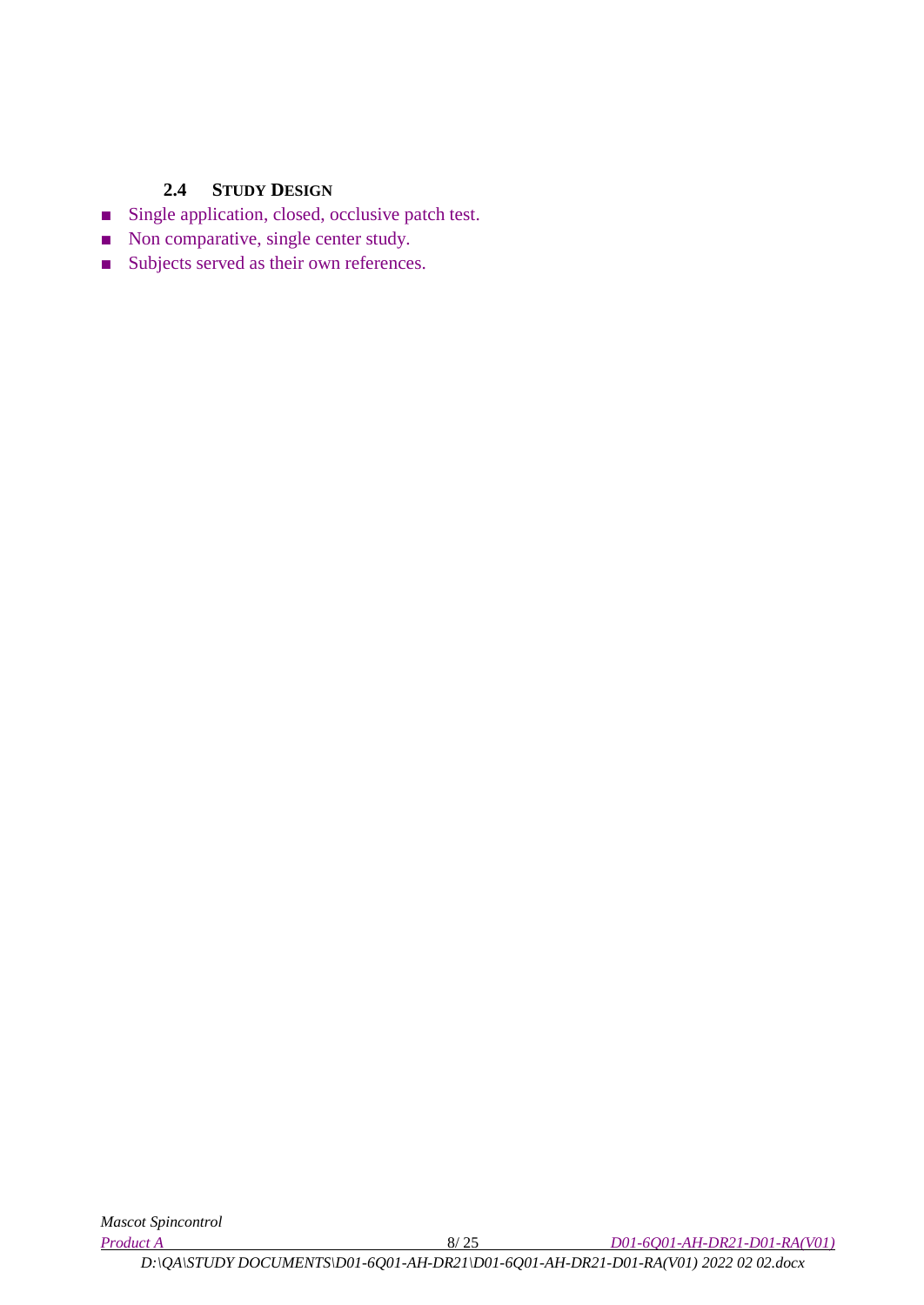# <span id="page-8-0"></span>**3. STUDY PROTOCOL**

# **3.1 SUBJECT SELECTION**

<span id="page-8-1"></span>Mascot Spincontrol's subject panel is composed of subjects selected on the basis of a questionnaire filled in by the Principal investigator for subjects, prior to the study that provides details of their medical history, possible allergies, skin-care, hair-care and make-up habits, as well as a certain amount of administrative information.

The selection procedures are elaborated in order to guarantee that the subjects receive all possible information about the aims of the study and the consequences of their participation. This selection procedure includes:

- A preliminary interview, during which the following points are explained to the subjects: the study's modalities, its practical considerations, possible payment, as well as any possible cosmetic benefits, inconveniences or potential risks.
- The information form which is specific to the study, including all essential information is then given to the subject to read.
- The consent form which is read and filled in freely and intentionally, approved, and signed by the subject to substantiate the fact that they freely accept the conditions of the study which has been described to them.
- The Informed Consent form which is filled in freely and intentionally by the subject after it had been fully explained to them, in the event of any claims for damages, enables them to benefit from the terms of the insurance policies taken out by Clinical Research Organization as soon as the subject is accepted into the study by the Principal Investigator/ Co-Investigator.

The subject respected the following conditions: (as well as those already mentioned)

- Available for the entire duration of the study
- Motivated to freely participate in the study
- Able to justify a permanent address
- Able to understand Hindi, Marathi, Gujarati and/or English language: i.e. only Hindi, Marathi, Gujarati and/or English speaking subjects capable of reading the consent documents and able to accept the participation conditions.
- No individual sentenced to imprisonment by a court decision or by an administrative decision, or hospitalized without consent, or admitted in a medical or social establishment.
- No minor as well as individual of age benefiting from a legal protection measure or enable to express his/her consent.

The subjects selected for the study were chosen under the supervision of the Principal Investigator and co-investigator, on the basis of the inclusion/non-inclusion criteria listed below.

A selection of 24 subjects were made for this study.

The results given included all of the present and assessable subjects at each examination.

*Mascot Spincontrol* 

*Product A* 9/ 25 *D01-6Q01-AH-DR21-D01-RA(V01)*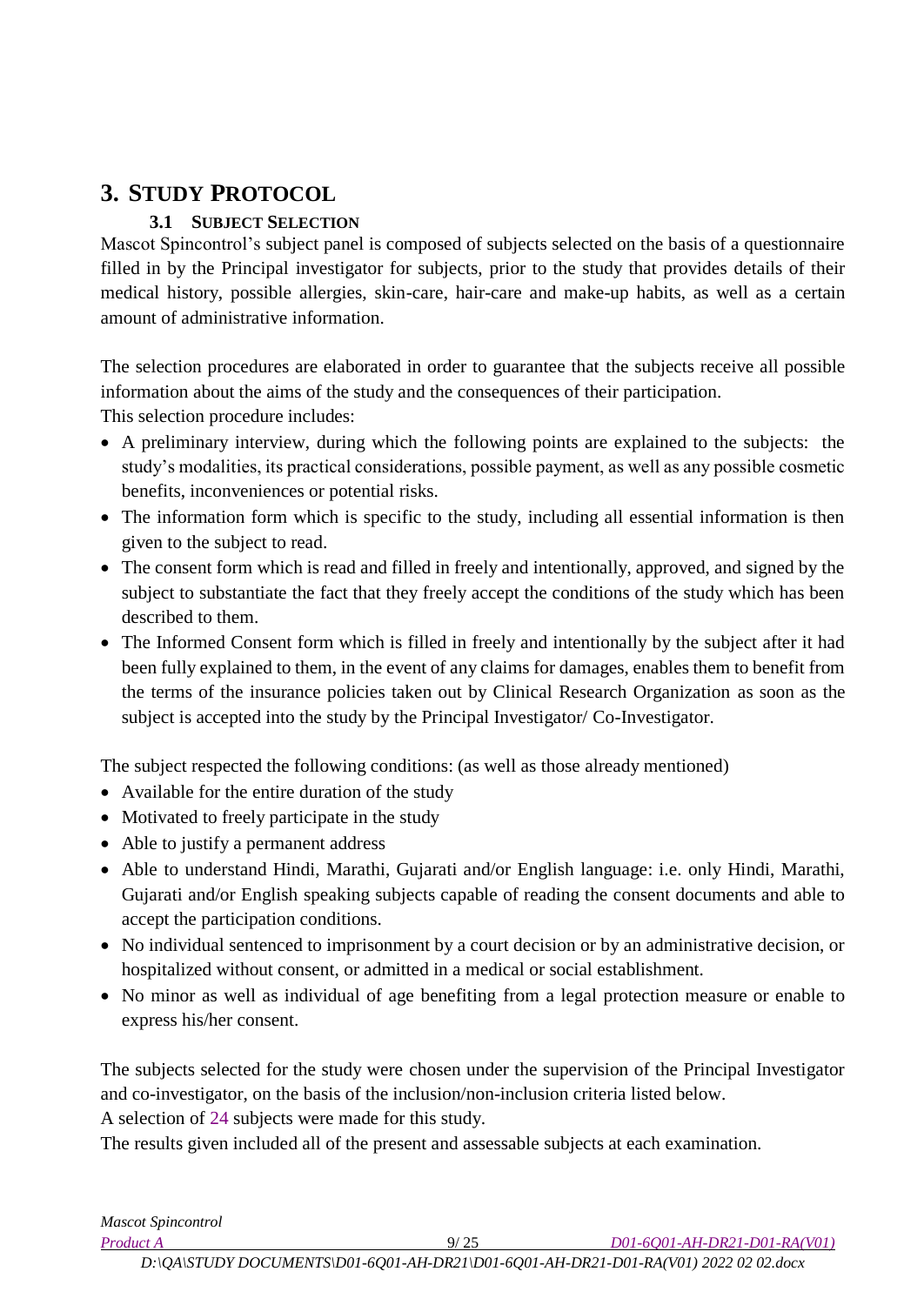# **3.1.1 Inclusion criteria**

The study was conducted on subjects who fulfilled the following criteria:

# **Standard criteria**

- Female and male Asian Indian subjects.
- Healthy human subjects (no infectious and evolutive pathology which could make the subject vulnerable and stop the study, no pathology which could interfere with the study, no symptom in the process of an exploratory check up)
- Between 18 and 65 years of age.
- Skin is healthy on the studied anatomic unit (free of eczema, wounds, inflammatory scar….)

# **3.1.2 Non-inclusion criteria**

# **Standard criteria**

- For female: Being pregnant or breastfeeding or having stopped to breastfeed in the past three months
- Having refused to give his/her assent by not signing the consent form
- Taking part in another study liable to interfere with this study
- Being diabetic.
- Being asthmatic.
- Following a chronic medicinal treatment comprising any of the following products: aspirin-based products, anti-inflammatories, anti-histamines, corticotherapy, taken by general or local routes (the only medication permitted is paracetamol).
- Having cutaneous hypersensitivity (except in the case of studies with evaluation of sensitive skin).
- Having a diagnosed or highly probable allergy to one or several compounds of the cosmetic products.
- Having undergone a surgery requiring a general anaesthesia of more than one hour in the past 6 months.
- Having changed his/her cosmetic habits in the 14 days preceding the start of the study on the studied anatomic unit.
- The day of the patch application: no cosmetic product must be used (test site clean with water only).
- Refusing to follow the restrictions below during the study:
- For female: Do not become pregnant nor breastfeed.
- Do not take part in another study liable to interfere with this study
- Do not take medicinal treatment comprising any of the following products: aspirin-based products, anti-inflammatories, and anti-histamines, corticotherapy, taken by general or local routes (the only medication permitted is paracetamol).
- Do not change his/her cosmetic habits apart from the particular conditions mentioned in the protocol, on the studied anatomic unit.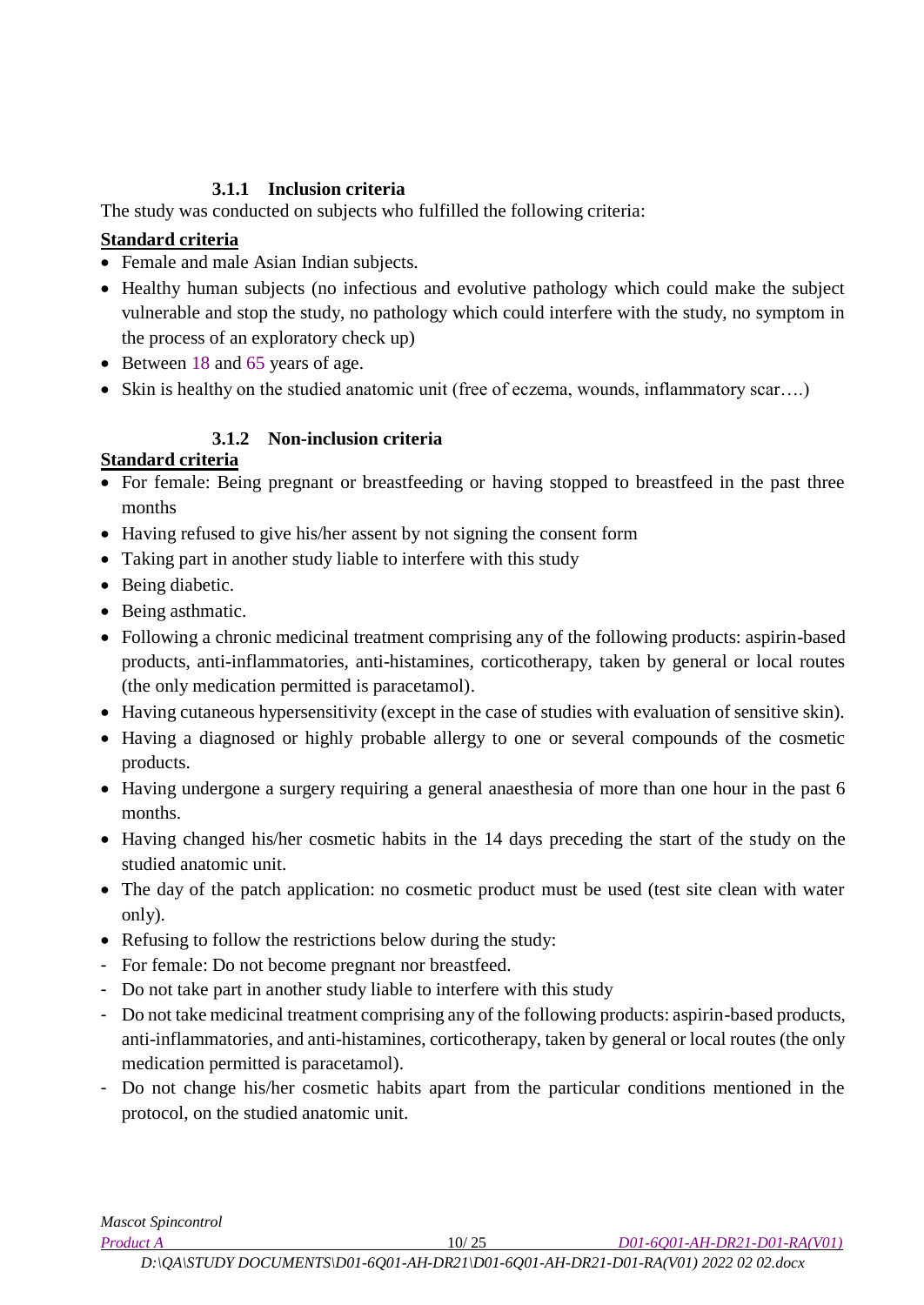### **Specific criteria**

- Having eczema, psoriasis, lichen plan, vitiligo whatever the considered area
- Having disorder of the healing (whatever the considered area)
- Having a rhinitis, allergic conjunctivitis or rhino sinusitis
- Having an allergy to perfumes and/or conservatives in cosmetic products
- Having an allergy to plaster
- Having a food allergy
- Having a cardiovascular pathology (taking a beta blocker treatment)
- Having immunosuppressive drugs, such as cyclophosphamide, methotrexate, azathioprine, etc.
- Taking a retinoid based treatment by general or oral route
- Taking specific treatment on the back.
- Having taken an anti-histaminic treatment in the last 2 weeks preceding the start of the study
- Having miliaria (prickly heat) on the back.
- Presenting too many naevus on the back
- Having high pilosity on the back.
- Refusing to follow the restrictions below during the study:
- During the first 24 hours (after patch application), neither cosmetic products nor water must be applied on the back.
- Till the follow up period of until T8 days, only water is accepted from the first reading i.e. T2 days (24 hours after the patch removal).
- Do not practice an intensive sport activity during the first 24 hours (until the removal of the patches)
- Do not expose the back to the sun.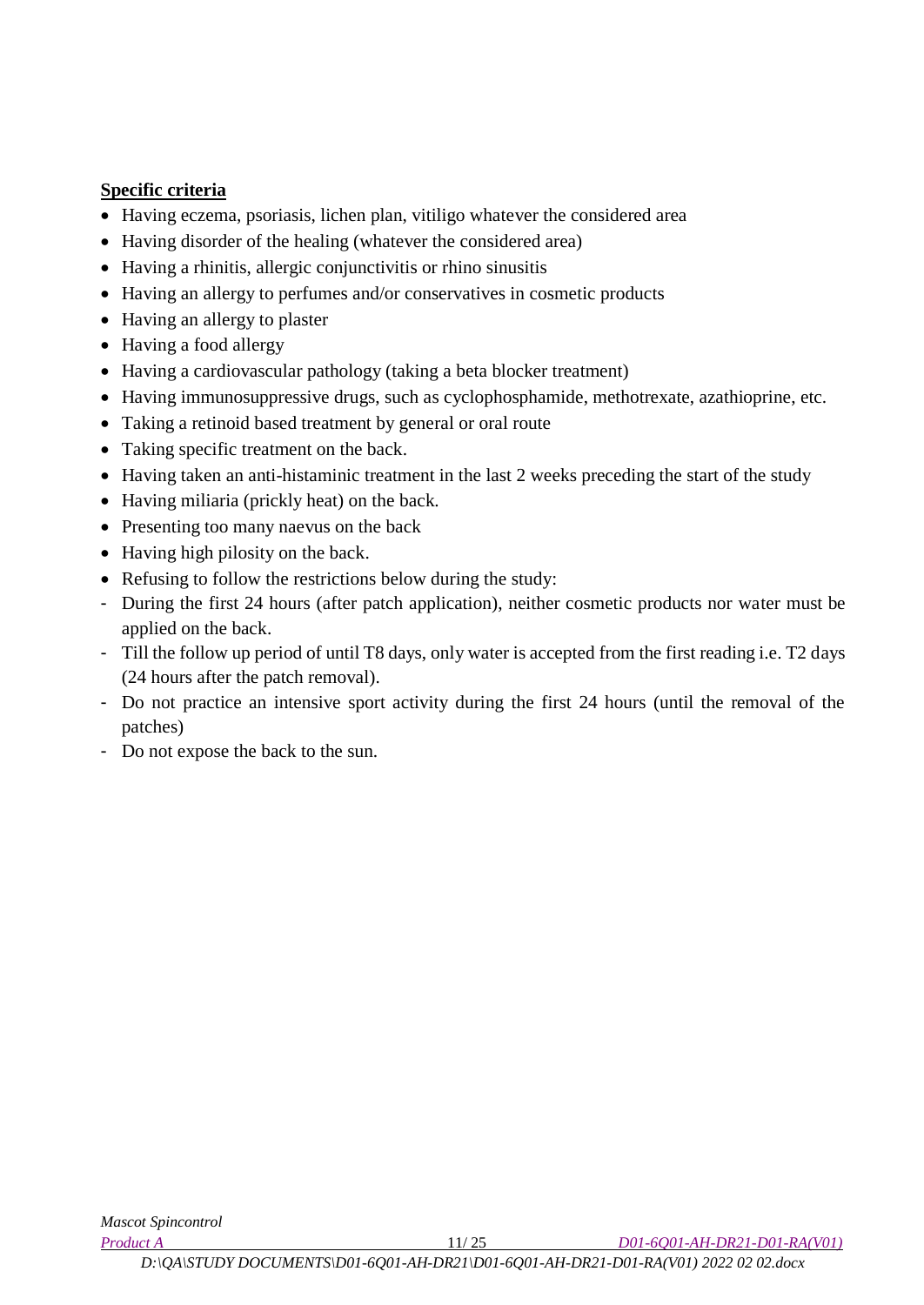### **3.2 THE PRODUCT**

### **3.2.1 Presentation of the product**

<span id="page-11-0"></span>The test product was supplied free of charge by the study sponsor.

| Reference of the $\sqrt{ }$<br>product              | Code | <b>Batch/</b><br>$\bf LT$ | <b>Constituent</b><br>form | <b>Mfg. Date</b> | <b>Expiry</b><br><b>Date</b> | <b>Packaging Capacity</b>    |             |
|-----------------------------------------------------|------|---------------------------|----------------------------|------------------|------------------------------|------------------------------|-------------|
| <b>Manswag Hair</b><br><b>Serum</b><br>$(AF20-445)$ | A    | <b>AF20-445</b>           | <b>Serum</b>               | 01/2021          | 12/2022                      | <b>Pump</b><br><b>Bottle</b> | <b>50ml</b> |

The study sponsor was in charge of product manufacturing and packaging. He / She was responsible for product identification, purity determination, composition, innocuousness, and any other characteristics of each product to be tested prior to the beginning of the study.

The study sponsor was responsible for supplying the appropriate amount of product needed to carry out the study.

For this study, the study sponsor supplied:

The appropriate quantity of the product required to treat all of the subjects; A sufficient quantity of the product for any additional subjects participating in the study;

One product per reference and per batch was retained in the sample cabinet of MASCOT SPINCONTROL.

Product was stored in an ambient temperature away from light.

At the end of the study, the product used by the volunteers or the left over product can be sent back to the sponsor if he has asked for it on the document attached to the quotation or by mail.

On the other hand, the investigator proceeds to eliminate the remaining products according to the method of their choice described in their procedures.

The cost of the product destruction by the investigator was charged to the sponsor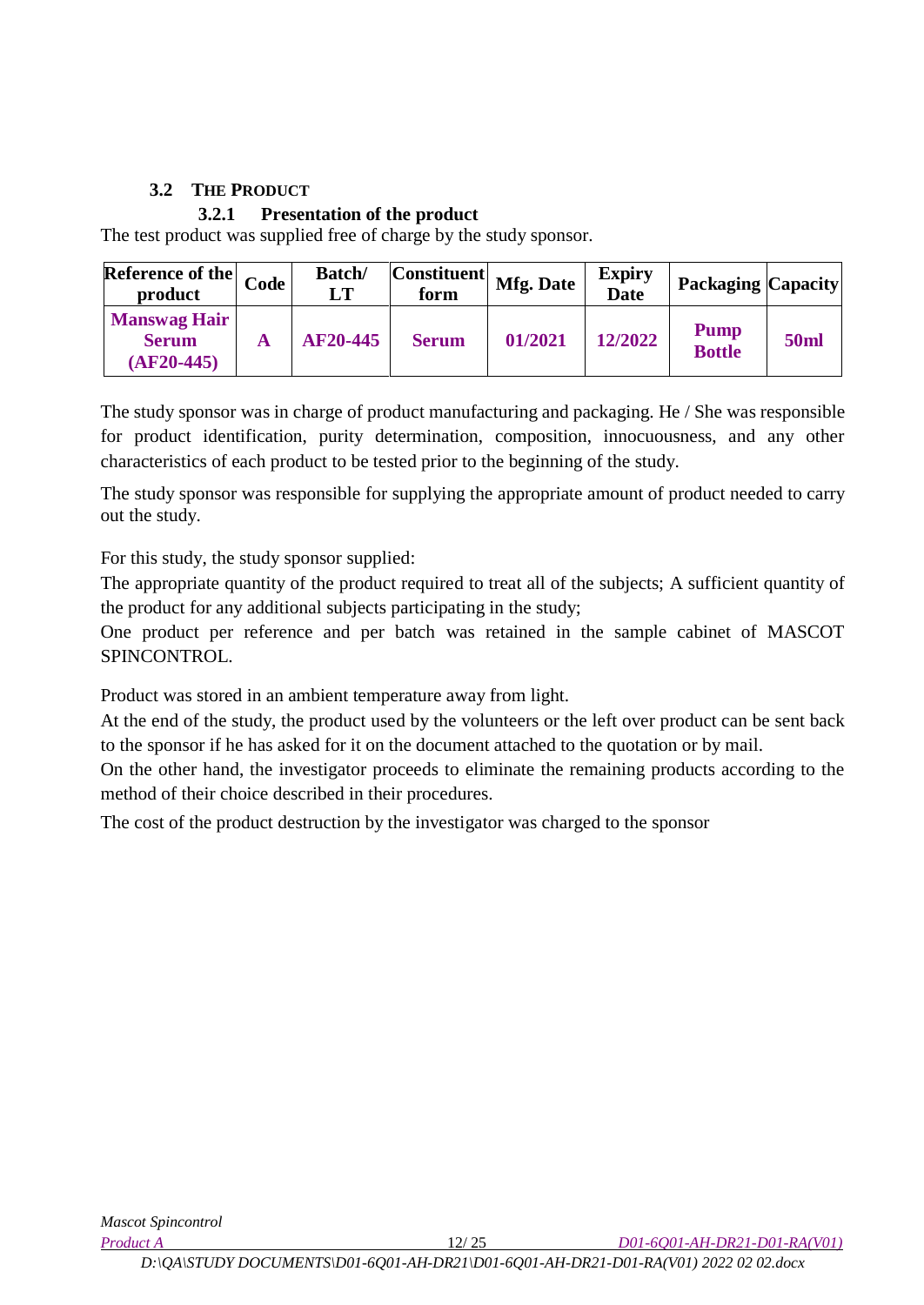# **3.2.2 Patch preparation**

The patches were prepared in the morning of the application, one hour before the visit i.e. at T0 in acclimatized room 20°C -25°C.

The product was stored in IP storage room (T<sup>o</sup>C between 20<sup>o</sup>C -25<sup>o</sup>C., Humidity between 40 RH and 60 RH).

| <b>Product</b>                                                   | Code                     | Patch<br>No. | <b>Application</b><br>area              | <b>Frequency</b><br>ot<br>application | duration | $ {\large \bf Application} \quad \quad \  \, \text{Conservation}^\dagger$ |
|------------------------------------------------------------------|--------------------------|--------------|-----------------------------------------|---------------------------------------|----------|---------------------------------------------------------------------------|
| <b>Manswag Hair Serum</b><br>$\mathbf A$<br>$(AF20-445)$         |                          |              | <b>Between</b><br>scapulae and<br>waist | Once                                  | 24 hours | At an ambient<br>temperature                                              |
| <b>Negative Control</b><br>$(0.9\%$ Isotonic saline<br>solution) | $\overline{\phantom{0}}$ | 2            | <b>Between</b><br>scapulae and<br>waist | Once                                  | 24 hours | At an ambient<br>temperature                                              |
| <b>Positive Control</b><br>$(1\%$ w/w SLS)                       |                          | 3            | <b>Between</b><br>scapulae and<br>waist | Once                                  | 24 hours | At an ambient<br>temperature                                              |

# **3.2.2.1 Patch Preparation for Test Product**

- **a. Procedure for Patch Preparation of Patch Preparation of Manswag Hair Serum (AF20-445): Product A as per BIS Standard clause 4.3.1.2, IS 4011:2018, 3rd Revision:**
- $\bullet$  0.04 ml (40 µl) of test sample was measured with the help of Micropipette.
- The test product was transferred on previously numbered Aluminium Finn Chamber with an appropriate sized disc of Whatman no. 3 filter paper with the help of Micropipette.
- The Finn chambers with the product was then loaded filter paper discs be taped onto the back of subjects
- **b. Patch preparation for Negative control as per BIS Standard clause 4.3.1.2.4, IS 4011:2018, 3rd Revision:**
- 40 μl of 0.9% Isotonic Saline Solution was transferred to previously numbered Aluminium Finn Chamber with an appropriate sized disc of Whatman no. 3 filter paper with the help of Micropipette.
- The Finn chamber with the 0.9% Isotonic Saline Solution was then taped onto the back of subject.
- **c. Patch preparation for Positive control as per BIS Standard clause 4.3.1.2.4, IS 4011:2018, 3rd Revision:**
- Sodium Lauryl Sulphate solution: 1% w/w solution of SLS in distilled water was prepared.
- 0.04 ml or 40 μl of the SLS solution was loaded onto a Whatman filter paper disc, placed in clean Aluminium Finn Chamber.
- The Finn chamber with the loaded 1% w/w SLS solution was then taped onto the back of subject.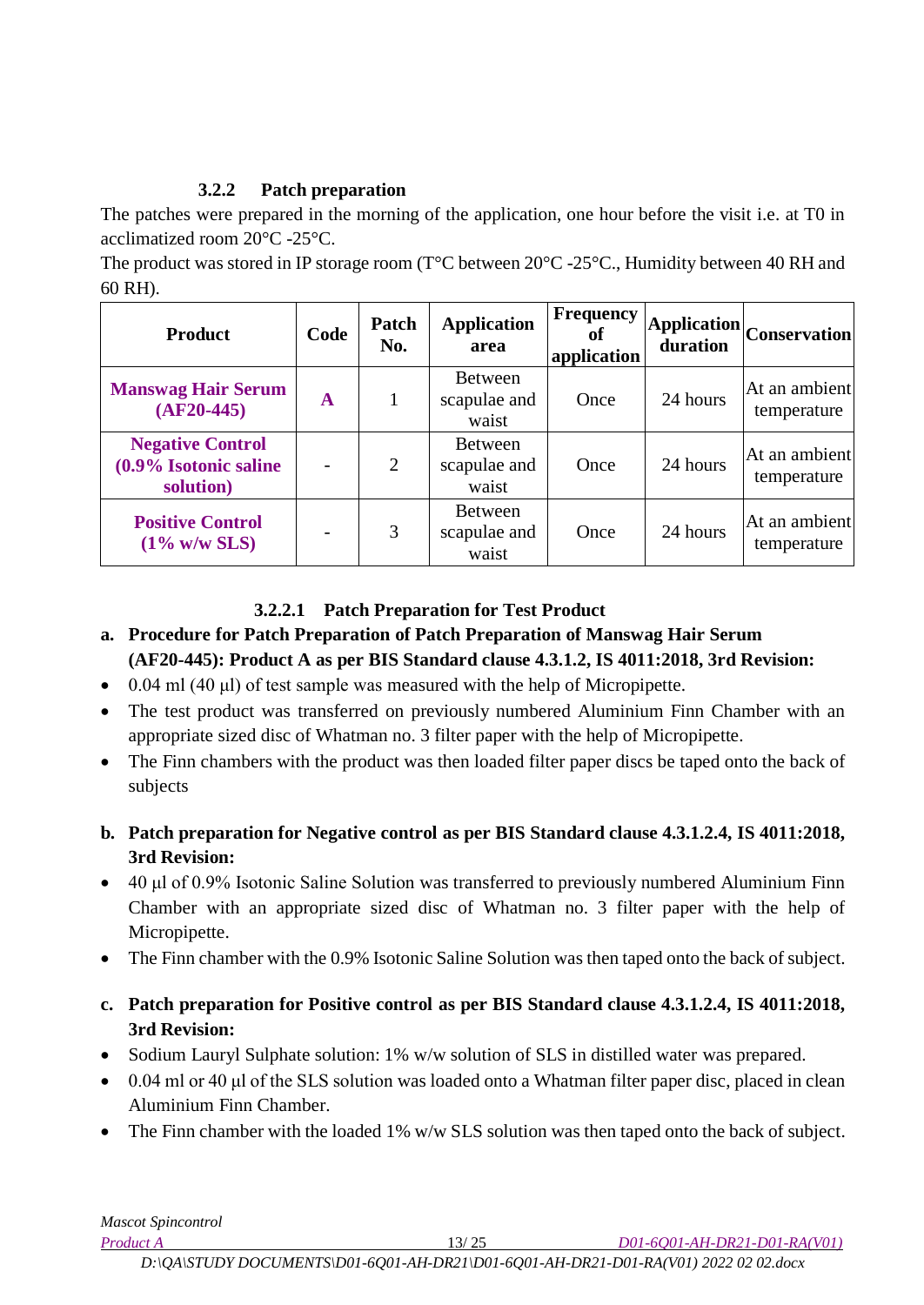### **Patch application**

The patch application was carried out by the CRA: **For subject:** 

- The Dermatologist determined the site that poses to be the most appropriate, based on moles, body hair; freckles of the selected area was sound, without excessive hair growth
- Patches were not applied on naevi.
- Location of application: Between scapula and waist.
- The application of the patches were made as follows:



### **For CRA**

- Hands were washed with disinfectant.
- Began application of the strip by the bottom, the rooms were pressed up to release the air.
- When the tape was fully in place, each patch was gently pressed containing a test product or Control, to ensure an even distribution of the substance.
- Pressure was applied to the tape and especially its edges to ensure good fixation. The person being tested avoided sudden movements.
- The applications of patches were strengthened by applying micropore tape on all the four sides of patch.



*Mascot Spincontrol* 

*Product A* 14/ 25 *D01-6Q01-AH-DR21-D01-RA(V01)*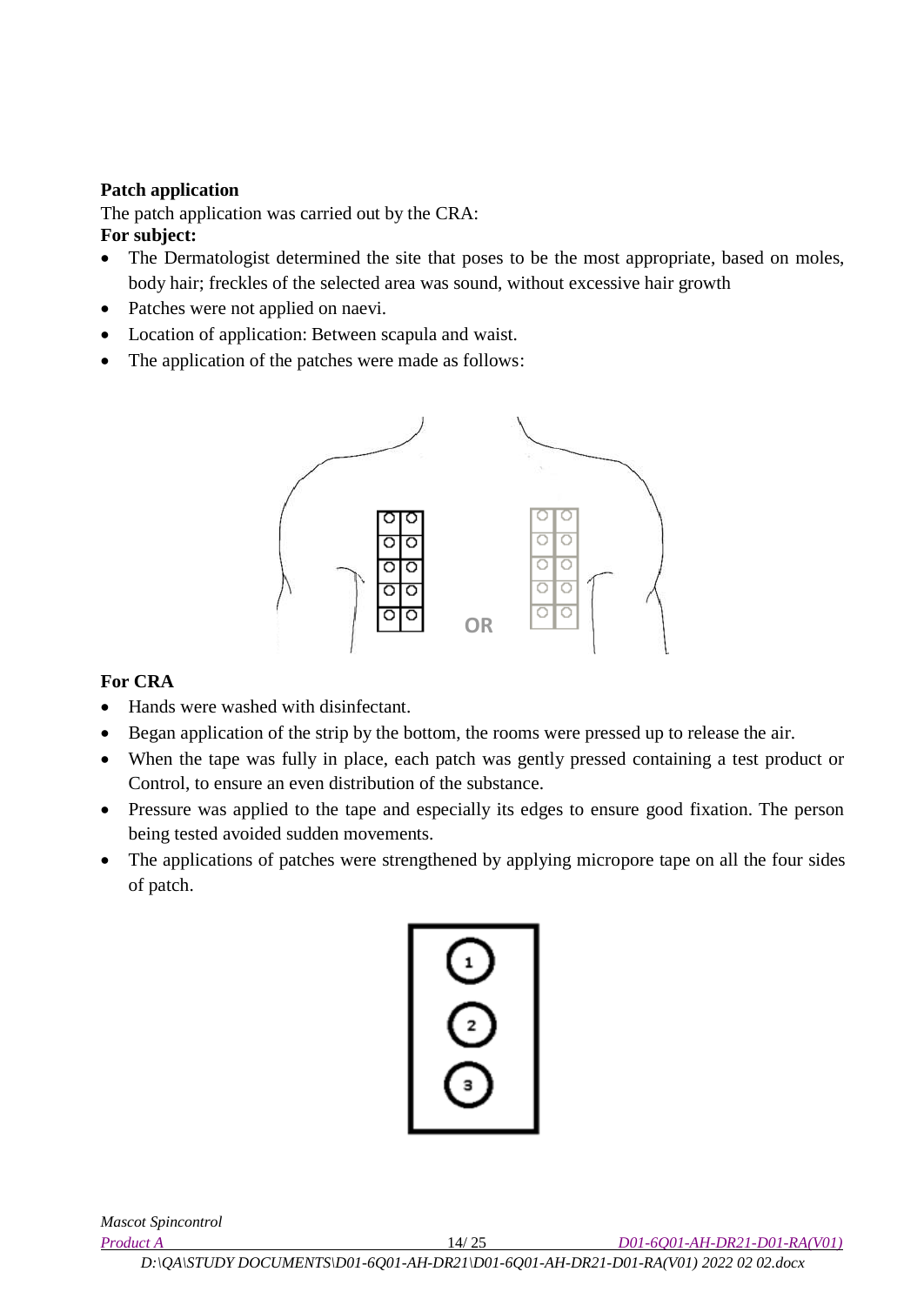### **3.3 STUDY DESIGN**

- <span id="page-14-0"></span>This was a single application closed, occlusive patch test.
- Non comparative, single center study.
- Subjects served as their own reference.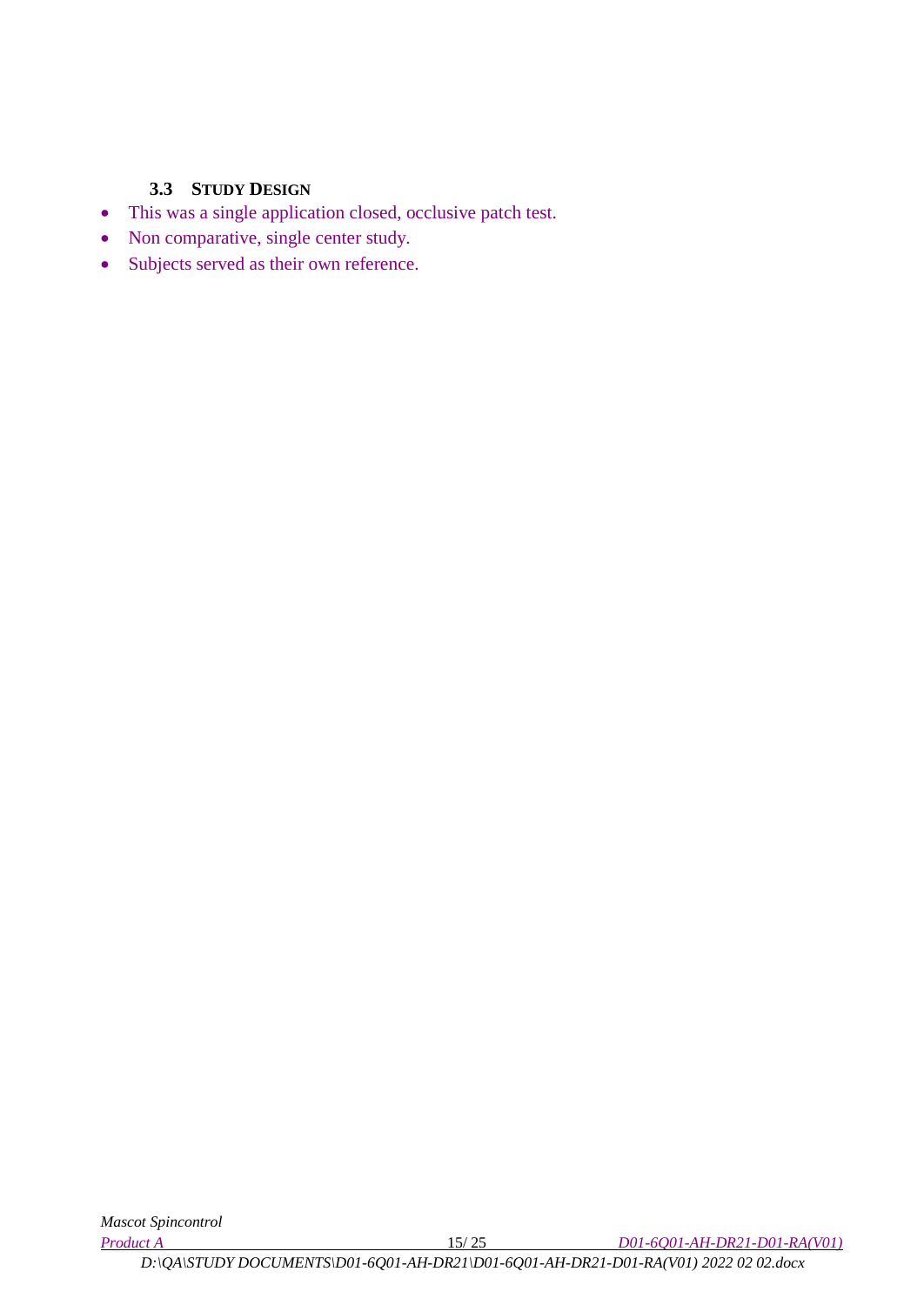### <span id="page-15-0"></span>**3.4 STUDY PROCEDURE 3.4.1 Dermatological Evaluation**

# **Principle**

The patch test under occlusion is a method used to check safety in terms of irritation potential of any cosmetic or cosmeceutical formulation which is to be applied topically on healthy human subjects.

Irritants are the substances that may damage the skin. The damage will depend upon the nature, concentration and duration of exposure. Irritation is manifested as inflammatory responses such as erythema (redness) and oedema (swelling), vesiculation and finally to an intense suppurate reaction without the involvement of immune system

The evaluation of the different products was compared with 1% (w/w) sodium lauryl sulphate as positive control & 0.9% Isotonic saline solution as negative control.

The kinetic of the evaluation was as follows:

| $T0 = (before patch application)$                           | Patch application                                  |  |  |
|-------------------------------------------------------------|----------------------------------------------------|--|--|
| T1 day $=$ (0 hour after the patch removal)                 | Patch removal                                      |  |  |
| $T2 \text{ days} = (24 \text{ hours after patch removal})$  | Patch reading by the Dermatologist                 |  |  |
| $T8^*$ days = $(T+1$ week after 0 hour of patch<br>removal) | Checking of the evolution of the positive<br>cases |  |  |

# **Methodology of patch application**

The patch application was carried out at T0 visit by the CRA.

- Hands were washed with disinfectant.
- Began application of the strip from the bottom, the rooms were pressed up to release the air.
- When the tape was fully in place, each patch was gently pressed containing a test product or control, to ensure an even distribution of the substance.
- Pressure was applied to the tape and especially its edges to ensure good fixation. The person being tested avoided sudden movements.
- The applications of patches were strengthened by applying micropore tape on all the four sides of patch.

# Studied areas and location

The patches were applied on the top of the back near the shoulder blade.

The dermatologist determined the best area to apply the patch, depending on the naevi, the pilosity and the freckles. The selected area was healthy, without an excessive pilosity. Patches were not applied on a naevi.

The patches were applied on the right or left part of the back: the side was mentioned in the CRF by the dermatologist.

*Mascot Spincontrol* 

*Product A* 16/ 25 *D01-6Q01-AH-DR21-D01-RA(V01)*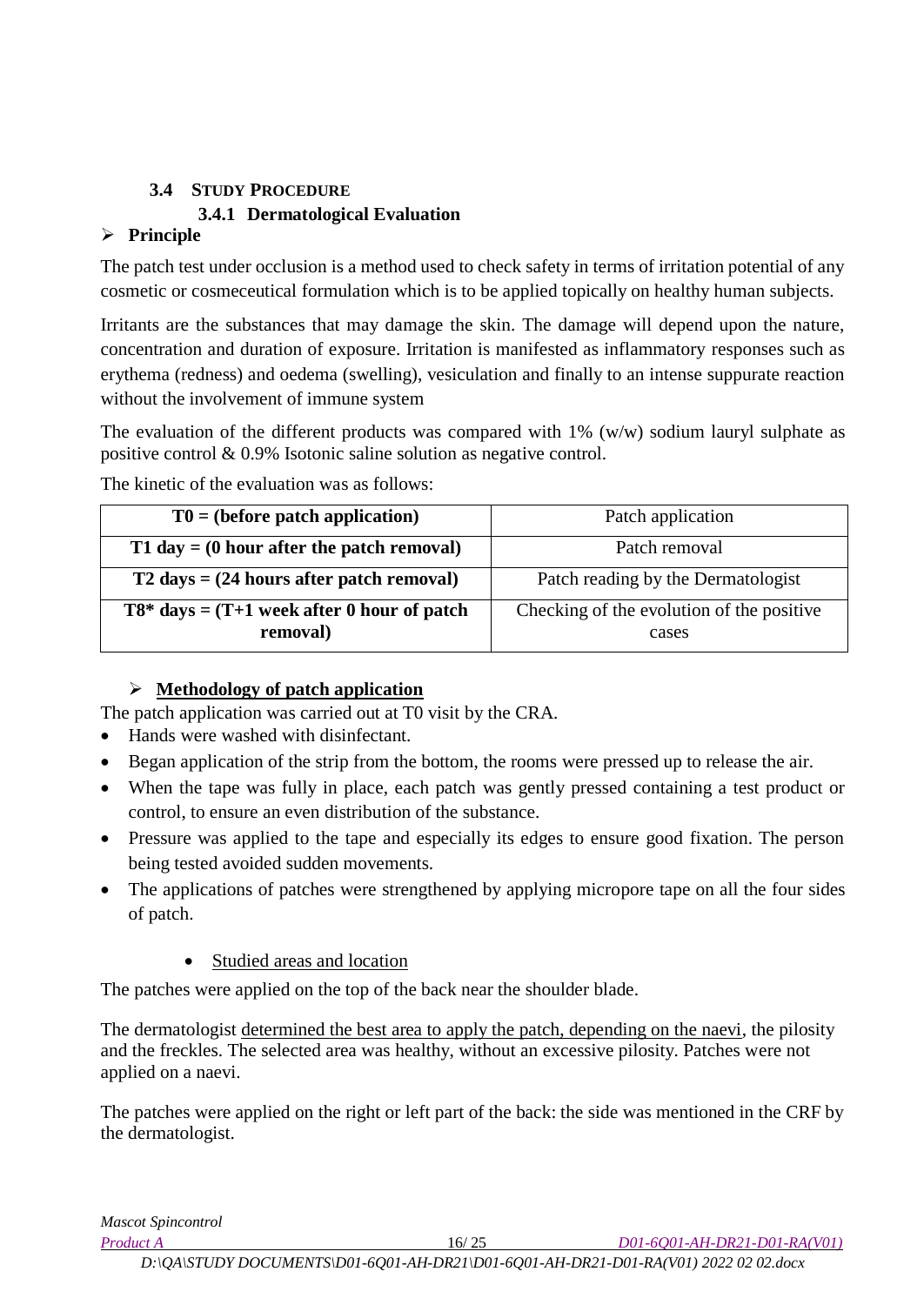

### Position of the subject

It was recommended that the subject sat with the back slightly bent forward.

### **Methodology of patch removal**

The CRA removed the patch from the bottom to the top. The area was gently wiped off with a soft tissue paper.

### **Methodology of patch reading by the Dermatologist**

The skin reaction was assessed under a constant artificial daylight source.

The Dermatologist scored the reactions namely erythema (including dryness, scaliness and wrinkles) on a 0-4-point scale and oedema on another  $0 - 4$  point scale as per Draize Scale (Clause 4.3.1.3) Observation and scoring for Skin Irritation Test, Draize scale for scoring the treatment sites- IS 4011:2018 Methods of test for safety evaluation of cosmetics – 3rd Revision).

| <b>Score for</b><br>Erythema/<br>dryness/<br>wrinkles | <b>Reaction</b>                                       | <b>Score for</b><br><b>Oedema</b> | <b>Reaction</b>    |
|-------------------------------------------------------|-------------------------------------------------------|-----------------------------------|--------------------|
| 0                                                     | No reaction                                           | $\theta$                          | No reaction        |
|                                                       | Very slight erythema/dryness<br>with shiny appearance |                                   | Very slight Oedema |
| 2                                                     | Slight erythema/<br>dryness/wrinkles                  | $\overline{2}$                    | Slight Oedema      |
| 3                                                     | Moderate erythema/<br>dryness/wrinkles                | 3                                 | Moderate Oedema    |
| 4                                                     | Severe erythema/<br>wrinkles/scales                   | 4                                 | Severe Oedema      |

In case of positive reaction, a photograph of the patches were captured on T2 days. Another photograph at T+8 days was enabled to evaluate the evolution of the sign.

*Mascot Spincontrol* 

*Product A* 17/ 25 *D01-6Q01-AH-DR21-D01-RA(V01)*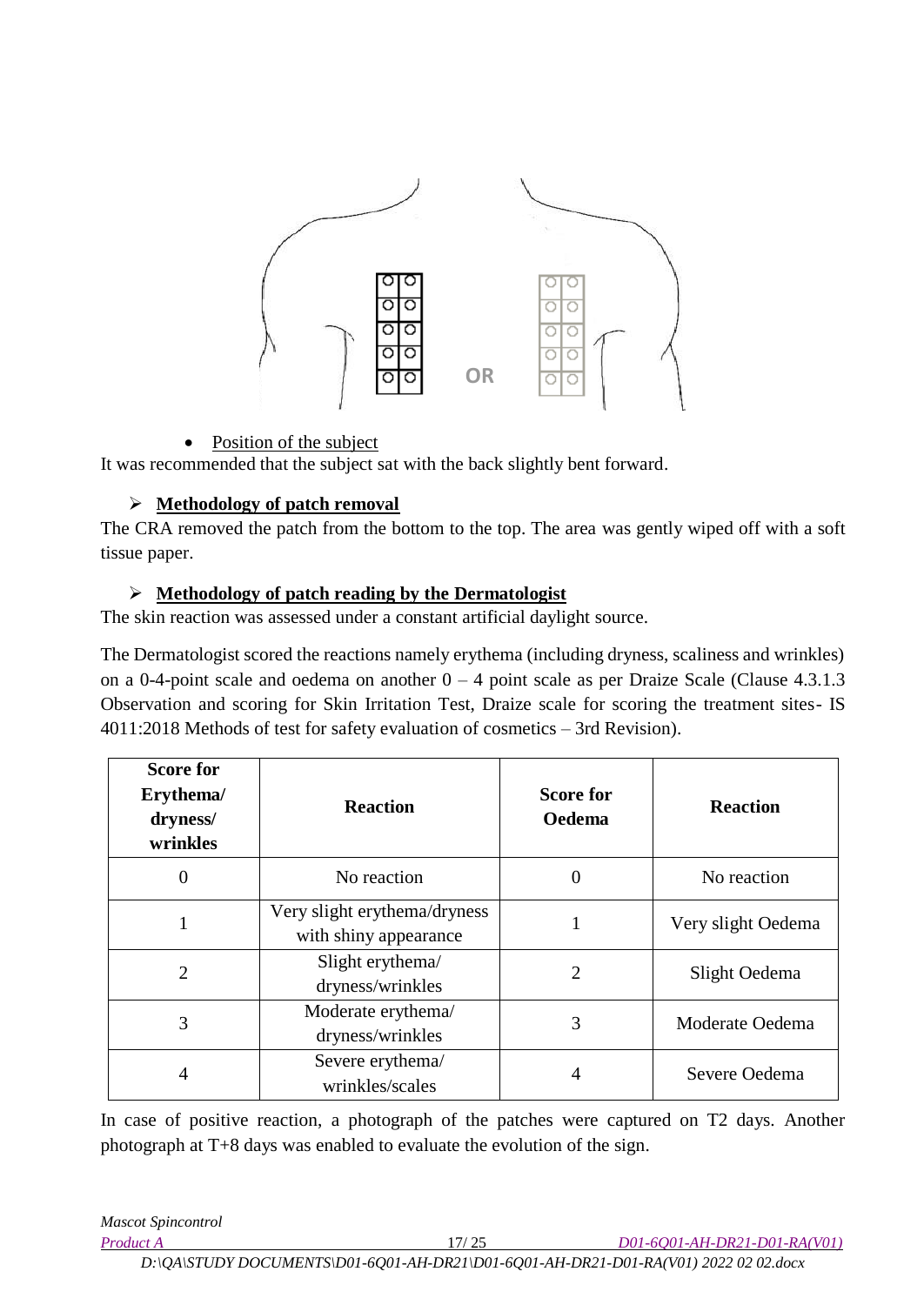### **3.5 EXAMINATION SCHEDULE**

<span id="page-17-0"></span>The effect of the product was evaluated over a 3 - day's period and follow up visit at T8 (T+1 week after 0 hour of patch removal). The scheduled measurement procedures were as follows:

### *Screening*

- Registration
- Protocol Briefing
- Reading and signature of the consent form
- History Questionnaire
- Routine Check up
- Clinical Observations
- Checking of the inclusion/non-inclusion criteria by the Dermatologist

# *At T0* **(before patch application)**

- Acclimatization at temperature  $20^{\circ}$ C  $25^{\circ}$ C for 20 mins.
- Acknowledgement, reading and signature of the ICF
- Concomitant Medication
- Checking of the inclusion/non-inclusion criteria by the Dermatologist
- Site Identification by Dermatologist
- Patch Application by CRA.
- AE/SAE Monitoring

# *At T1* **(0 hour after the patch removal)**

- Acclimatization at temperature  $20^{\circ}$ C  $25^{\circ}$ C for 20 mins
- Proscriptions and restrictions
- Concomitant Medication
- Patch Removal by CRA.
- AE/SAE Monitoring

# *At T2* **(24 hours after the patch removal)**

- Acclimatization at temperature  $20^{\circ}$ C  $25^{\circ}$ C for 20 mins
- Proscriptions and restrictions
- Concomitant Medication
- Dermatological Evaluation: patch test reading
- AE/SAE Monitoring

# *At T8* **(T+1 week after 0 hour of patch removal)**

- Acclimatization at temperature  $20^{\circ}$ C  $25^{\circ}$ C for 20 mins
- Proscriptions and restrictions
- Concomitant Medication
- Dermatological Evaluation: patch test reading
- AE/SAE Monitoring
- Filling of Study completion form by the Dermatologist

# *Mascot Spincontrol*

*Product A* 18/ 25 *D01-6Q01-AH-DR21-D01-RA(V01)*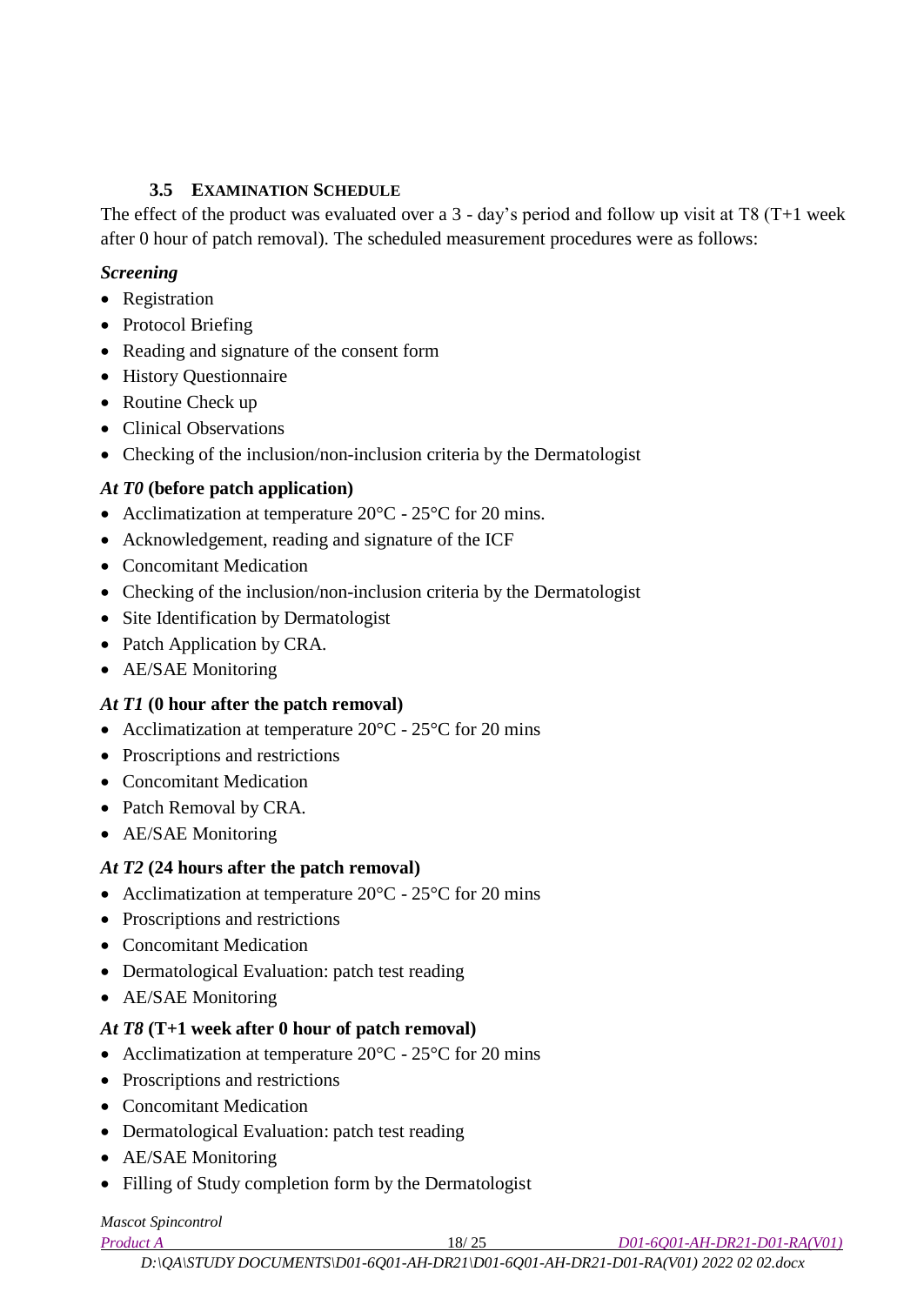# **3.6 DATA ANALYSIS AND STATISTICS OF TECHNICAL DATA**

<span id="page-18-0"></span>Carried out by Study In charge at Mascot Spincontrol India.

The assessment was only based on the mean score obtained 24 hours after the patch removal (T2) for the technique dermatological evaluation.

**Mean Score for Irritation** = Total score (Erythema+ Oedema) for each sample Total no. of Subjects

**Mean score calculation for test product coded: Manswag Hair Serum (AF20-445): Product A.** Observation and scoring for Skin Irritation Test, Draize scale for scoring the treatment sites (IS 4011:2018 Methods of test for safety evaluation of cosmetics – 3rd Revision- Clause 4.3.1.3 Skin Irritation Test) was used to calculate the mean score of observations made for assessing the investigational site for Skin Irritation as presented in Mean Score for Irritation:

| <b>Mean Score</b> | <b>Classification</b> |
|-------------------|-----------------------|
| 2.0/8.0           | Non-Irritant          |
| Up to $4.0 / 8.0$ | Mild Irritant         |
| Above $4.0 / 8.0$ | Irritant              |

Average score produced by each of the test sample was compared with that produced by the positive control & negative control.

Note: Positive control must give combined mean score of greater than 2. Negative control must give combined mean score of less than 2.

If positive control gives a combined mean score less than 2.0 and/or negative control gives a combined mean score of greater than 2.0, then the test needs to be repeated on another group of newly recruited volunteers.

*Product A* 19/ 25 *D01-6Q01-AH-DR21-D01-RA(V01)*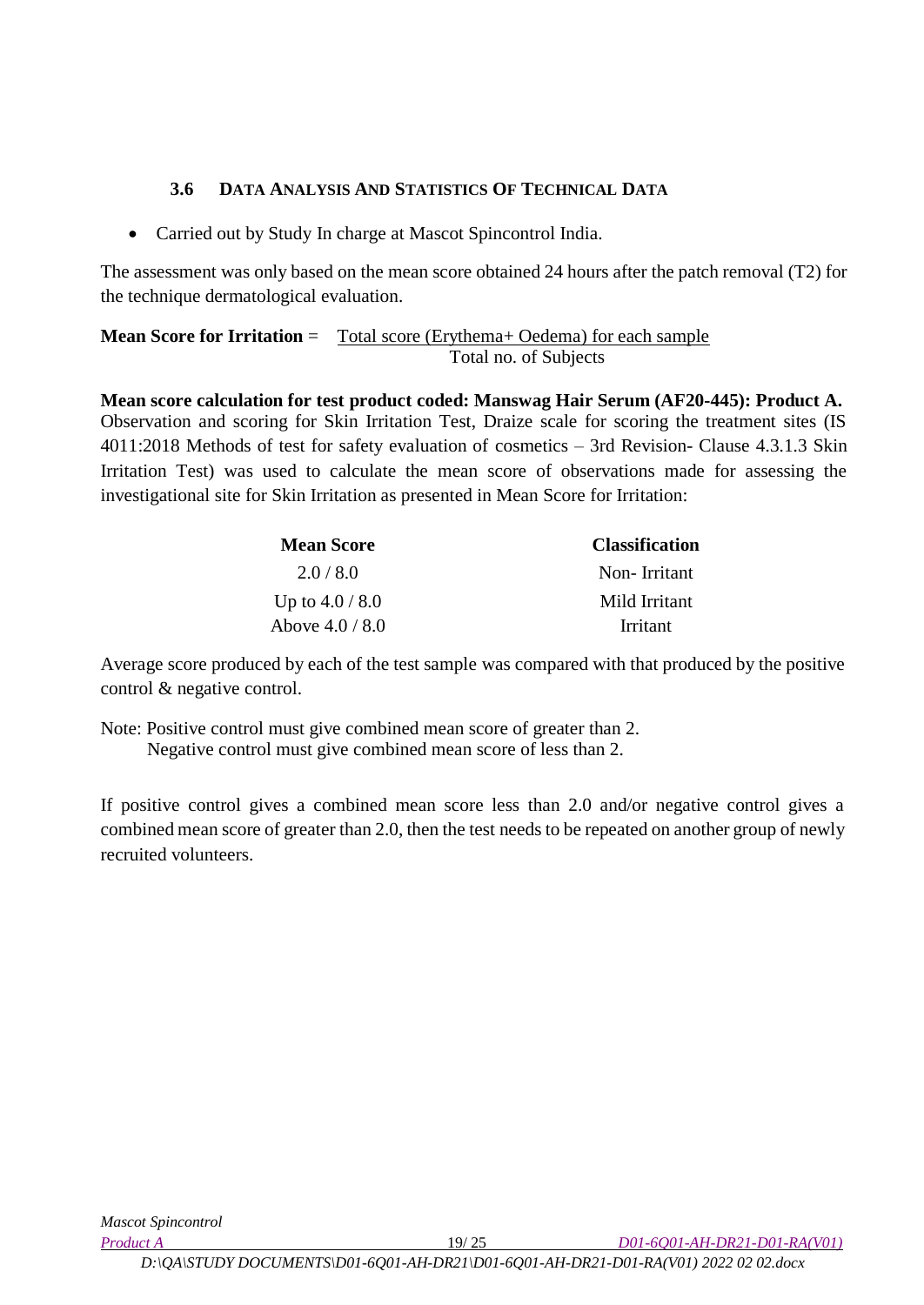# <span id="page-19-0"></span>**4. ETHICAL AND LEGAL CONSIDERATIONS**

# **4.1 STUDY PERSONNEL**

<span id="page-19-1"></span>The Principal investigator assured that the Study In charge and everyone who participates in this study have the required qualifications and abilities to carry it out.

# **4.2 DATA ARCHIVING**

<span id="page-19-2"></span>The documents are archived for a period as per recommendation of sponsor or 5 years. Dual archiving is ensured by using both paper and IT storage media.

Paper files are archived by Mascot Spincontrol until the end of the archiving period.

Electronics files are archived in 2 CD ROMs (DVD's), disks are stored for 5 years. In Mascot Spincontrol premises keep one copy of the protocol signed by the principal investigator & by the study sponsor as well as the filled case report form, questionnaire and all associated documents, consent forms & all project related documents of any type for a 5 years period following delivery of the final report.

All these documents are accessible upon request for inspection by the study sponsor, their representative or by administrative authorities.

The Principal investigator informs the study sponsor of his intention to proceed with their destruction after the 5 years period.

# **4.3 INSURANCE POLICY**

<span id="page-19-3"></span>The damages caused by the failure of the Principal Investigator or a third party shall be imputable to Mascot Spincontrol.

Adequate insurance cover of the subject for liability arising from any serious event or death during the conduct of the study will be taken by Mascot Spincontrol India Pvt. Ltd. through an insurance contract with The Oriental Insurance Company Limited, Mumbai, India. (Insurance policy number 121200/48/2022/7027).

# **4.4 ANONYMITY OF THE SUBJECTS**

<span id="page-19-4"></span>The subjects are identified for the study sponsor using a five-character alphanumeric code and a number. The investigator makes a commitment not to raise the anonymity of the subjects.

The study sponsor cannot have access to the confidential data relative to the subjects registered in the data base of Mascot Spincontrol.

# **4.5 CONSENT TO PARTICIPATE IN THE STUDY**

<span id="page-19-5"></span>An information form is given to each subject providing full details about the study and:

- its objectives, methods, and duration;
- possible expected aesthetic benefits, constraints, and potential risks;
- The non-inclusion criteria, the amount of the payment, the right of access to data files and their later destruction.

This information enables the subjects to sign their participation consent form freely and unequivocally, in the knowledge that they are fully aware of the testing details.

| <b>Mascot Spincontrol</b> |                                                                                     |                              |  |  |  |  |  |  |
|---------------------------|-------------------------------------------------------------------------------------|------------------------------|--|--|--|--|--|--|
| <i>Product A</i>          | 20/25                                                                               | D01-6001-AH-DR21-D01-RA(V01) |  |  |  |  |  |  |
|                           | $D:\ QA\STUDY DOCUMENTS\D01-6Q01-AH-DR21\D01-6Q01-AH-DR21-DO1-RA(V01)$ 2022 02.docx |                              |  |  |  |  |  |  |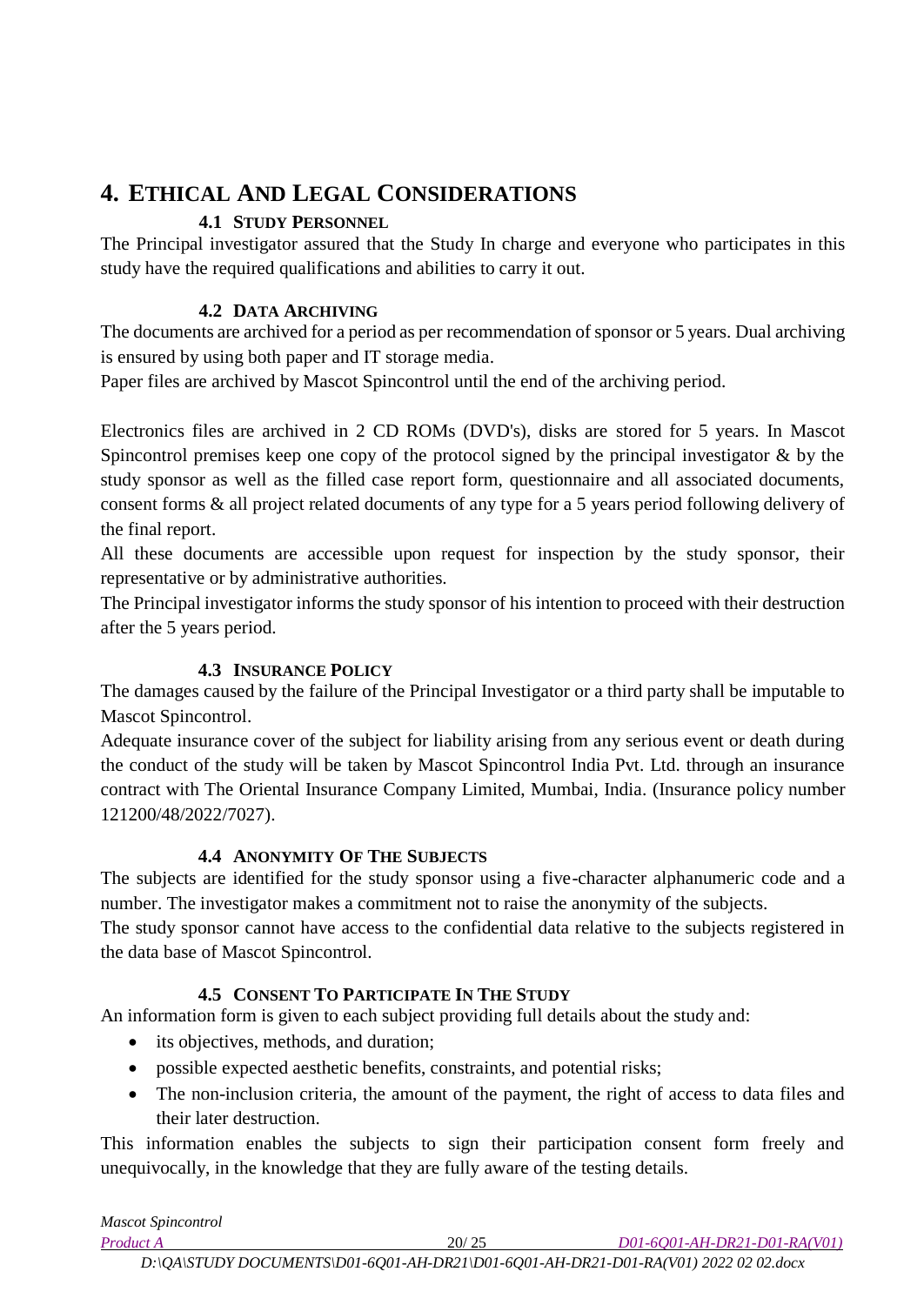### **4.6 USE OF IMAGE**

<span id="page-20-0"></span>If the study involves the use of photographs, the volunteers are informed, in the consent form, that their image without direct identification may be used by Mascot Spincontrol all over the world, with no time limit on this usage. The volunteers are also informed that Mascot Spincontrol may also provide images to the sponsor for publishing or duplication.

#### **4.7 CONFIDENTIALITY**

<span id="page-20-1"></span>All the information, data, results and audio-visual recordings of informed consent process of the study are confidential. Everyone having access to such data are informed of their confidentiality. Any medical information concerning a subject's state of health and the results of the clinical examinations carried out during the recruitment, selection and admission phases before a study is subject to the medical secrecy regulations, in no case should such information be communicated to the study sponsor using a subject's identity.

### **4.8 QUALITY ASSURANCE**

<span id="page-20-2"></span>Our quality system has been developed to meet guidelines relevant to our type of activity for ingredients and cosmetic product efficiency and tolerance testing.

As such, our Quality System is in full compliance with ICH-E6 -Good Clinical Practice (GCP) guidelines in our test companies: Mascot Spincontrol (India) and Spincontrol Tours (France).

The entire dossier of a study (protocol, results, report, and any other study-related documents) is subject to a Quality Management audit which conforms to the regulatory texts and procedures in force. Verifications of data generated in this study are performed in accordance with the Quality Assurance of the studies documents.

| The investigator cooperates in ensuring any additional auditing required by the study sponsor to     |  |  |  |  |  |
|------------------------------------------------------------------------------------------------------|--|--|--|--|--|
| ensure that the study progresses in accordance with regards the protocol and the current procedures. |  |  |  |  |  |

| <b>Sr. No.</b> | <b>Audit Report</b>                   | <b>Date of Auditing</b> |
|----------------|---------------------------------------|-------------------------|
|                | Audit of study protocol               | 04/01/2022              |
| 2.             | Audit of the CRF's                    | 17/01/2022              |
| 3.             | Audit report of the Trial Master File | 27/01/2022              |
| 4.             | Audit of the Raw Data & Results       | 28/01/2022              |
|                | Audit of the Study Report             | 02/02/2022              |

*Product A* 21/ 25 *D01-6Q01-AH-DR21-D01-RA(V01)*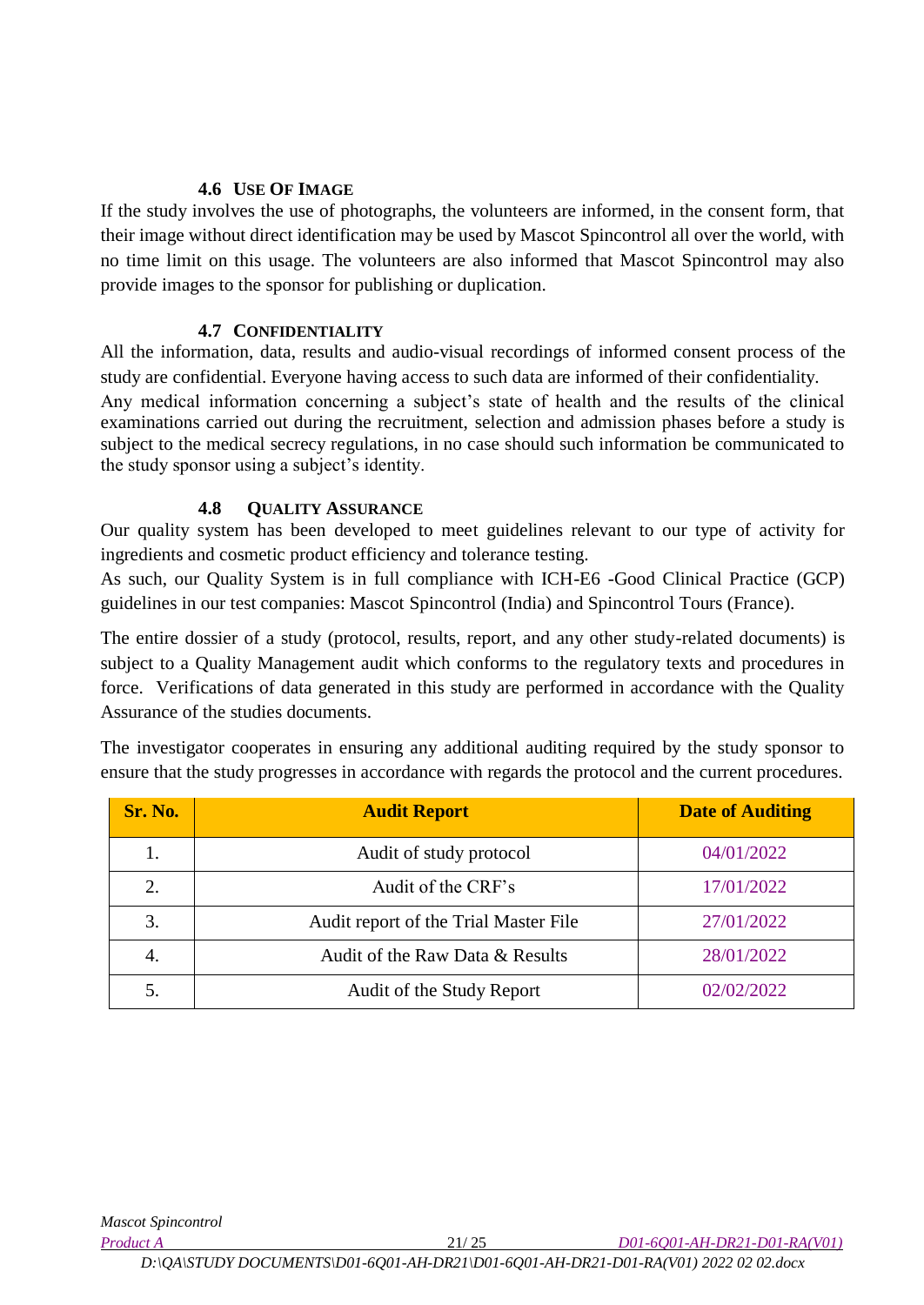#### **4.9 REGULATIONS**

<span id="page-21-0"></span>This study is carried out in conformity with the most recent recommendations of the World Medical Association (Declaration of Helsinki 1964, amended in Fortaleza, Brazil, 2013).

This study complies with the "Schedules of the Drugs and Cosmetics Act".

### **4.10 PRACTICAL CONSIDERATIONS**

<span id="page-21-1"></span>A preliminary agreement between the Investigator and the study sponsor, concerned by the present contract, is necessary for any publication or communication directly concerning the two parties. They must both take the initiative to inform each other if a change is to occur.

*D:\QA\STUDY DOCUMENTS\D01-6Q01-AH-DR21\D01-6Q01-AH-DR21-D01-RA(V01) 2022 02 02.docx*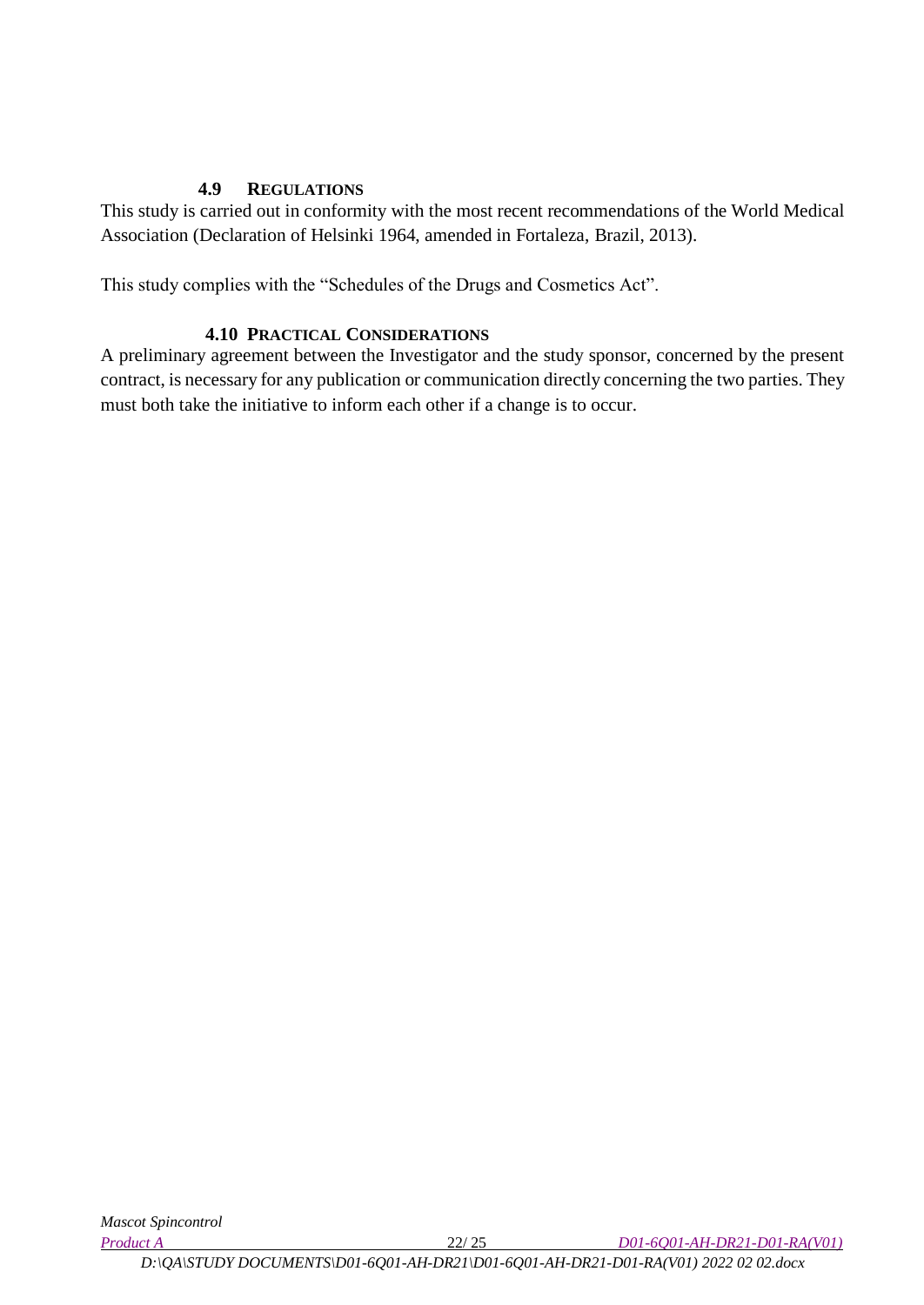# <span id="page-22-0"></span>**5. RESULTS**

This report is based on the exploitation of the results regarding the irritation potential of Hair Care formulation by Primary Irritation Patch Test Method.

### **5.1 PROTOCOL DEVIATIONS**

<span id="page-22-2"></span><span id="page-22-1"></span>The protocol has been respected as a whole.

# **5.2 ABSENCES**

### **Subject n° 008 KAMUT was absent on T+2 day visit.**

As the interpretation of results is based on T+2 day visit, the data of this subjects will not be exploited in the global study results

# **5.3 POPULATION CONSIDERED IN THE EXPRESSION OF THE RESULTS**

### <span id="page-22-3"></span>**At T0, 24 subjects were recruited:**

Considering the information previously mentioned in the paragraph (5.1) the number of subjects considered in the expression of the results, at each examination time, presented in the following table:

| <b>Technique</b>                           | T0 (before patch)<br>application) | T1 day (0 hour<br>after the patch<br>removal) | $T2$ days $(24)$<br>hours after the<br>patch removal) | T8 (T+1 week after<br>0 hour of patch<br>removal) |
|--------------------------------------------|-----------------------------------|-----------------------------------------------|-------------------------------------------------------|---------------------------------------------------|
| <b>Dermatological</b><br><b>Evaluation</b> | 24                                | 24                                            | 23                                                    | 23                                                |

From above techniques and time points data for T2 visit (24 hrs. of patch removal) – Dermatological evaluation was considered for the mean score calculation of patch test.

# **5.4 DESCRIPTION OF THE EXPLOITED PANEL**

<span id="page-22-4"></span>The exploited panel consisted of 23 healthy females and males subjects aged between 18 and 45 years old (Mean age in years: 29.9 Standard deviation in years: 10.4 and median age in years: 32 see detail in Appendix 1) of Asian (Indian) skin type.

# **5.5 DERMATOLOGICAL EVALUATION**

<span id="page-22-5"></span>The detailed results of the dermatological evaluation are presented in appendix 2. The studied parameters are:

| $\overline{\phantom{a}}$ | T.<br>ومصرف<br>$+$ la $\alpha$ saa $\alpha$<br>пеніа<br>ப |
|--------------------------|-----------------------------------------------------------|
| $\sqrt{2}$<br><u>.</u>   | ' Jedema                                                  |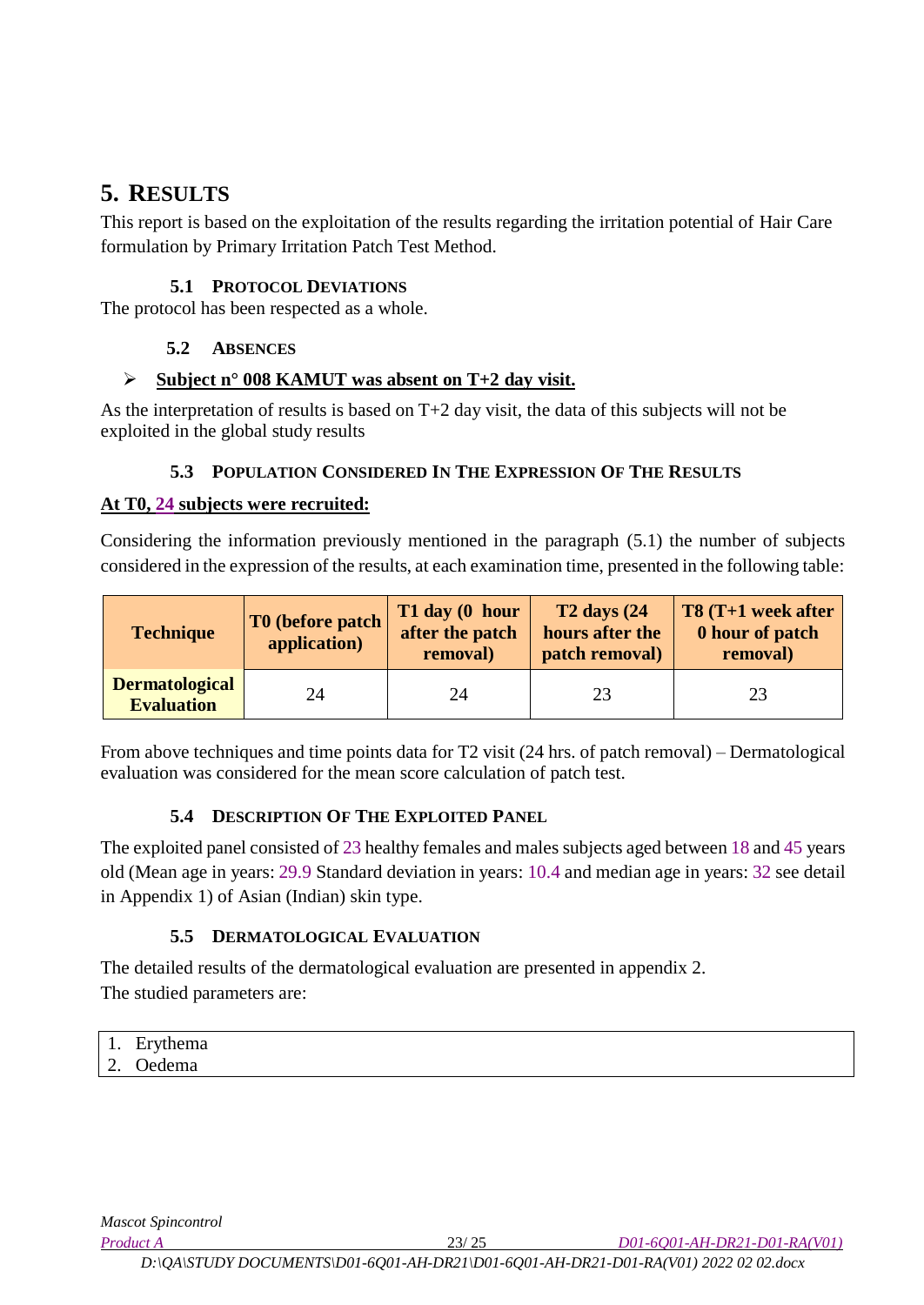# **5.4.1 Observed results at T2 days (24 Hours after the Patch Removal)**

The following table summarizes the total and mean scores obtained on the exploited panel, for the erythema and oedema parameters, as well as the conclusion concerning the irritation potential of each tested material (if applicable), 24 hours after the patch removal, on the back

|                                                               | <b>Results for T2 Days (24 Hours After the Patch Removal)</b>                                                                                                                                                                                                                                                               |      |      |     |              |  |
|---------------------------------------------------------------|-----------------------------------------------------------------------------------------------------------------------------------------------------------------------------------------------------------------------------------------------------------------------------------------------------------------------------|------|------|-----|--------------|--|
| <b>Test material</b>                                          | <b>Visit for Dermatological Evaluation</b><br><b>Conclusion</b><br><b>Total</b><br><b>Total Score   Total Score</b><br><b>Mean</b><br><b>Score for</b><br>on the<br><b>Score</b><br>for<br>for<br><b>Irritation</b><br><b>Erythema</b><br>(Irritation)<br><b>Oedema</b><br><b>Erythema</b><br>+ Oedema<br><b>Assessment</b> |      |      |     |              |  |
| Manswag Hair Serum<br>$(AF20-445)$                            | 1.0                                                                                                                                                                                                                                                                                                                         | 0.0  | 1.0  | 0.0 | Non-irritant |  |
| <b>Negative Control</b><br>$(0.9\%$ Isotonic saline solution) | 0.0                                                                                                                                                                                                                                                                                                                         | 0.0  | 0.0  | 0.0 |              |  |
| <b>Positive Control</b><br>$(1\%$ w/w SLS)                    | 35.0                                                                                                                                                                                                                                                                                                                        | 16.0 | 51.0 | 2.2 |              |  |

### **5.4.2 Analysis**

At T2 days (24 hours after patch removal) visit mean score of erythema and oedema by dermatologist is found as follows:

- 0.0 for **Manswag Hair Serum (AF20-445): Product A**
- No irritative type response at T2 day (24 hours after patch removal) was observed by dermatologist.
- No reaction was observed for the negative control (i.e. 0.9% Isotonic Saline Solution).
- The Mean Score for positive control 1% (w/w) SLS solution is 2.2.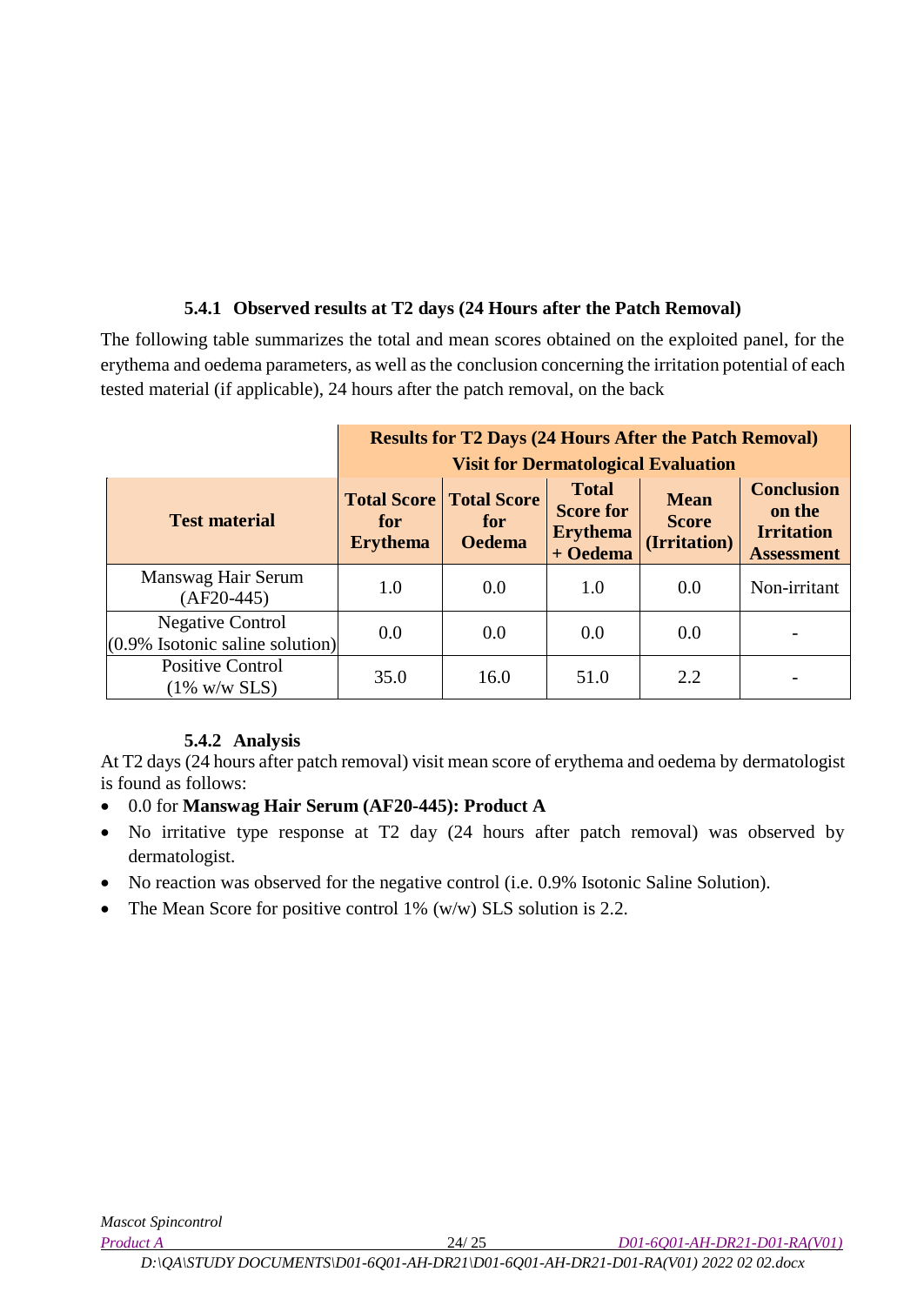# <span id="page-24-0"></span>**6. DISCUSSION AND CONCLUSION**

In our experimental conditions, based on the incident of the response and comparison of the mean scores with positive and negative control of erythema and oedema observed for the single application of closed patch for 24 hours of the Hair Care Formulation for product **Manswag Hair Serum (AF20- 445): Product A** according to the Primary irritation patch test method on panel of 23 healthy human subjects (11 males + 12 females) aged between 18 and 45 years old, leads to the following results through dermatological evaluation at 24 hours after the patch removal.

Test product coded **Manswag Hair Serum (AF20-445): Product A** was **dermatologically tested for safety**  $\mathcal{R}$ can be considered as **Non-Irritant to skin**.

# <span id="page-24-1"></span>**7. APPENDICES:**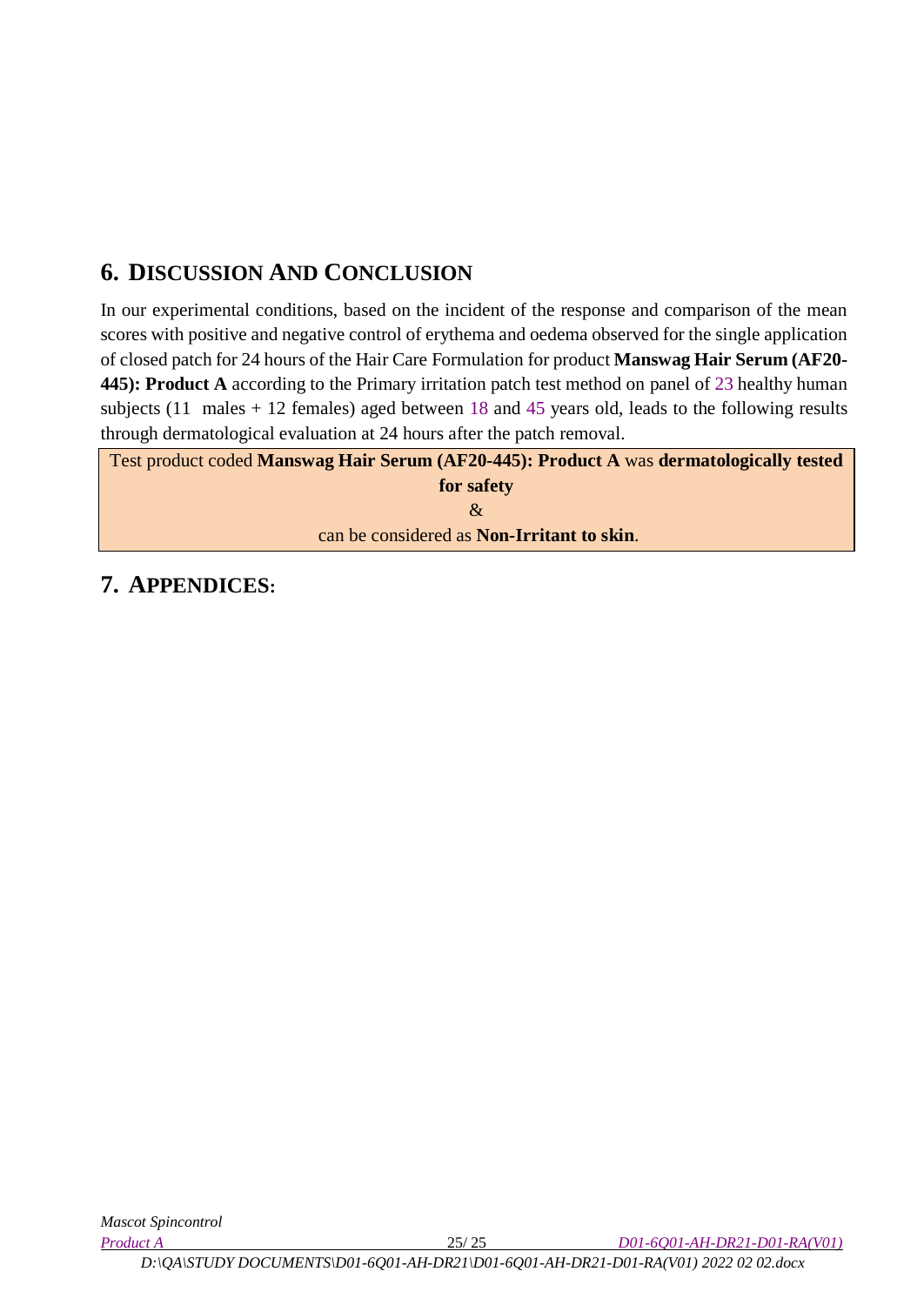# **APPENDIX 1:**

# **CHARACTERISTICS OF THE PANEL**

*Product A* 26/ 25 *D01-6Q01-AH-DR21-D01-RA(V01)*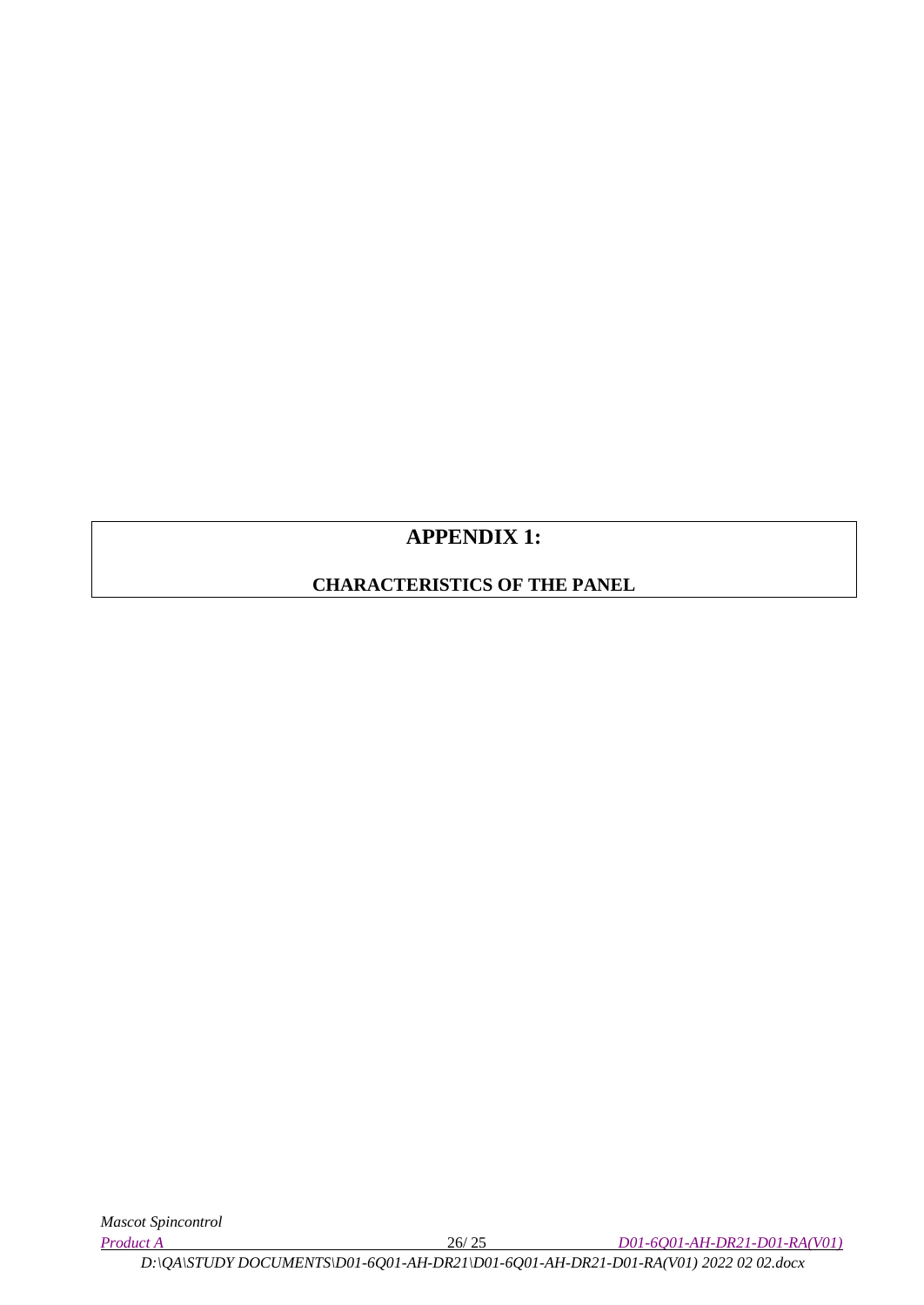### **CHARACTERISTICS OF THE PANEL**

|                      |                                                                  |                     |           | D01-6Q01-AH-DR21 |  |  |  |
|----------------------|------------------------------------------------------------------|---------------------|-----------|------------------|--|--|--|
|                      |                                                                  | <b>DEMOGRAPHICS</b> |           |                  |  |  |  |
| <b>PRODUCT REF.:</b> |                                                                  |                     |           |                  |  |  |  |
|                      | 1 Patch No. 01- Product A: Manswag Hair Serum (AF20-445)         |                     |           |                  |  |  |  |
|                      | 2.Patch No. 02- Negative Control - 0.9% Isotonic Saline Solution |                     |           |                  |  |  |  |
|                      | 3. Patch No. 03- Positive Control- 1% SLS                        |                     |           |                  |  |  |  |
| Sr. No.              | <b>Subject Code</b>                                              | Subject No.         | Age       | Sex              |  |  |  |
| 1                    | <b>TATPR</b>                                                     | 001                 | 40        | <b>FEMALE</b>    |  |  |  |
| $\overline{c}$       | JAIDI                                                            | 002                 | 36        | <b>FEMALE</b>    |  |  |  |
| 3                    | TATSW                                                            | 003                 | 21        | <b>FEMALE</b>    |  |  |  |
| 4                    | JAMSA                                                            | 004                 | 18        | MALE             |  |  |  |
| 5                    | KAMAJ                                                            | 005                 | 19        | MALE             |  |  |  |
| 6                    | CHAVI                                                            | 006                 | 18        | MALE             |  |  |  |
| 7                    | MEHRU                                                            | 007                 | 19        | MALE             |  |  |  |
| 8                    | <b>KAMUT</b>                                                     | 008                 | <b>NE</b> | NE.              |  |  |  |
| 9                    | MIRPA                                                            | 009                 | 44        | <b>FEMALE</b>    |  |  |  |
| 10                   | BABSA                                                            | 010                 | 45        | MALE             |  |  |  |
| 11                   | SHIR1                                                            | 011                 | 20        | MALE             |  |  |  |
| 12                   | PRAPA                                                            | 012                 | 19        | <b>MALE</b>      |  |  |  |
| 13                   | BHAKA                                                            | 013                 | 19        | MALE             |  |  |  |
| 14                   | PRAGE                                                            | 014                 | 44        | <b>FEMALE</b>    |  |  |  |
| 15                   | MORKU                                                            | 015                 | 23        | MALE             |  |  |  |
| 16                   | TURSA                                                            | 016                 | 38        | <b>FEMALE</b>    |  |  |  |
| 17                   | GAUAD                                                            | 017                 | 19        | MALE             |  |  |  |
| 18                   | PANBI                                                            | 018                 | 36        | <b>FEMALE</b>    |  |  |  |
| 19                   | MALUD                                                            | 019                 | 42        | <b>FEMALE</b>    |  |  |  |
| 20                   | <b>DARSO</b>                                                     | 020                 | 32        | <b>FEMALE</b>    |  |  |  |
| 21                   | YADAA                                                            | 021                 | 34        | <b>FEMALE</b>    |  |  |  |
| 22                   | VARGE                                                            | 022                 | 42        | <b>FEMALE</b>    |  |  |  |
| 23                   | VISDE                                                            | 023                 | 23        | MALE             |  |  |  |
| 24                   | <b>RAJSA</b>                                                     | 024                 | 37        | <b>FEMALE</b>    |  |  |  |
|                      | <b>MEAN AGE</b> (in years)                                       |                     | 29.9      | Male: 11         |  |  |  |
|                      | MINIMUM AGE (in years)                                           |                     | 18        | Female:12        |  |  |  |
|                      | <b>MAXIMUM AGE(in years)</b>                                     |                     | 45.       |                  |  |  |  |
|                      | STANDARD DEVIATION (in years)                                    |                     | 10.4      |                  |  |  |  |
|                      | <b>MEDIAN AGE</b> (in years)                                     |                     | 32        |                  |  |  |  |
|                      | TOTAL SUBJECTS                                                   |                     | 23        |                  |  |  |  |

NE: NON EXPLOITED

*Mascot Spincontrol* 

*Product A* 27/ 25 *D01-6Q01-AH-DR21-D01-RA(V01)*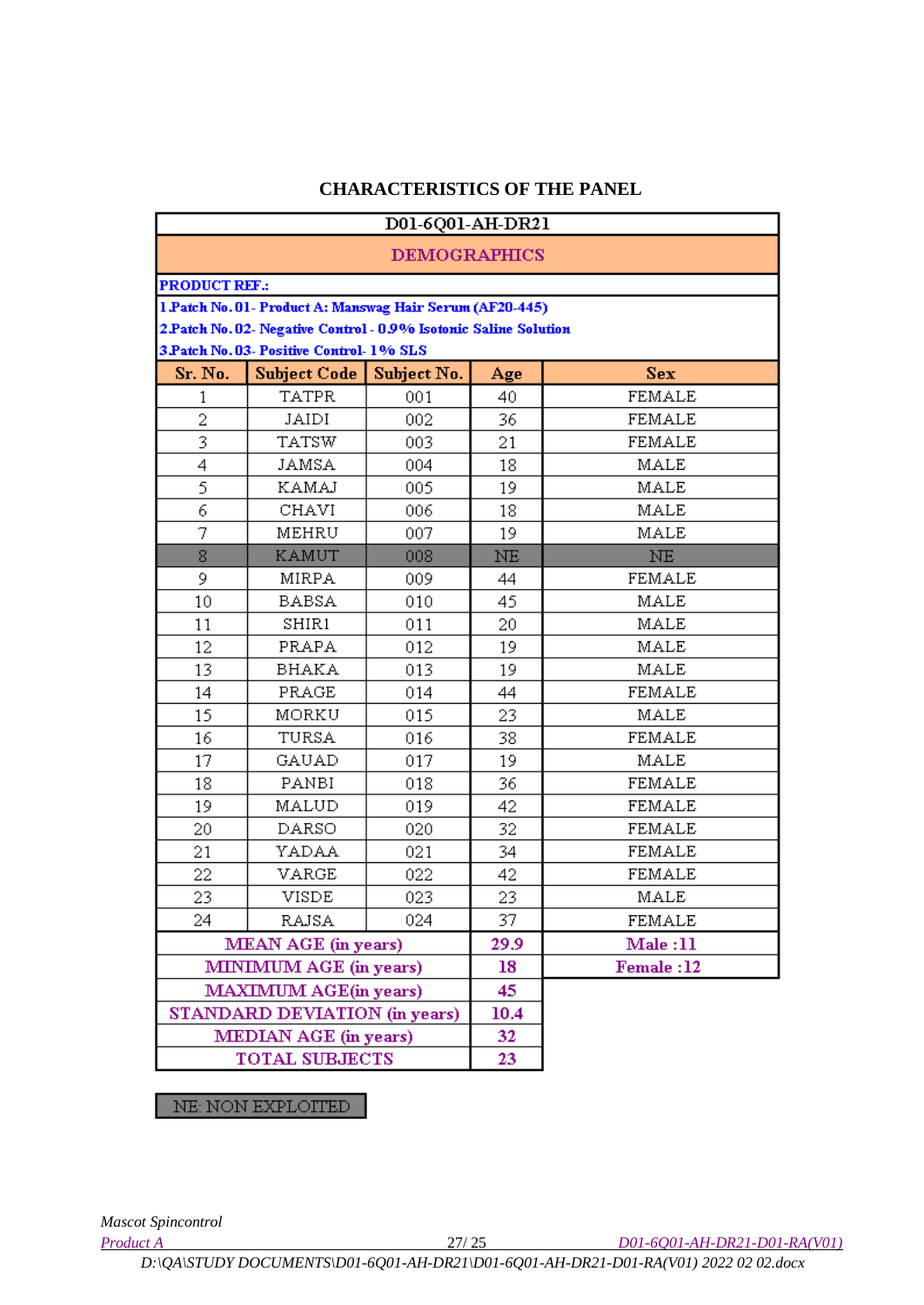# **APPENDIX 2:**

# **RESULTS OF THE STUDY**

*Product A* 28/ 25 *D01-6Q01-AH-DR21-D01-RA(V01)*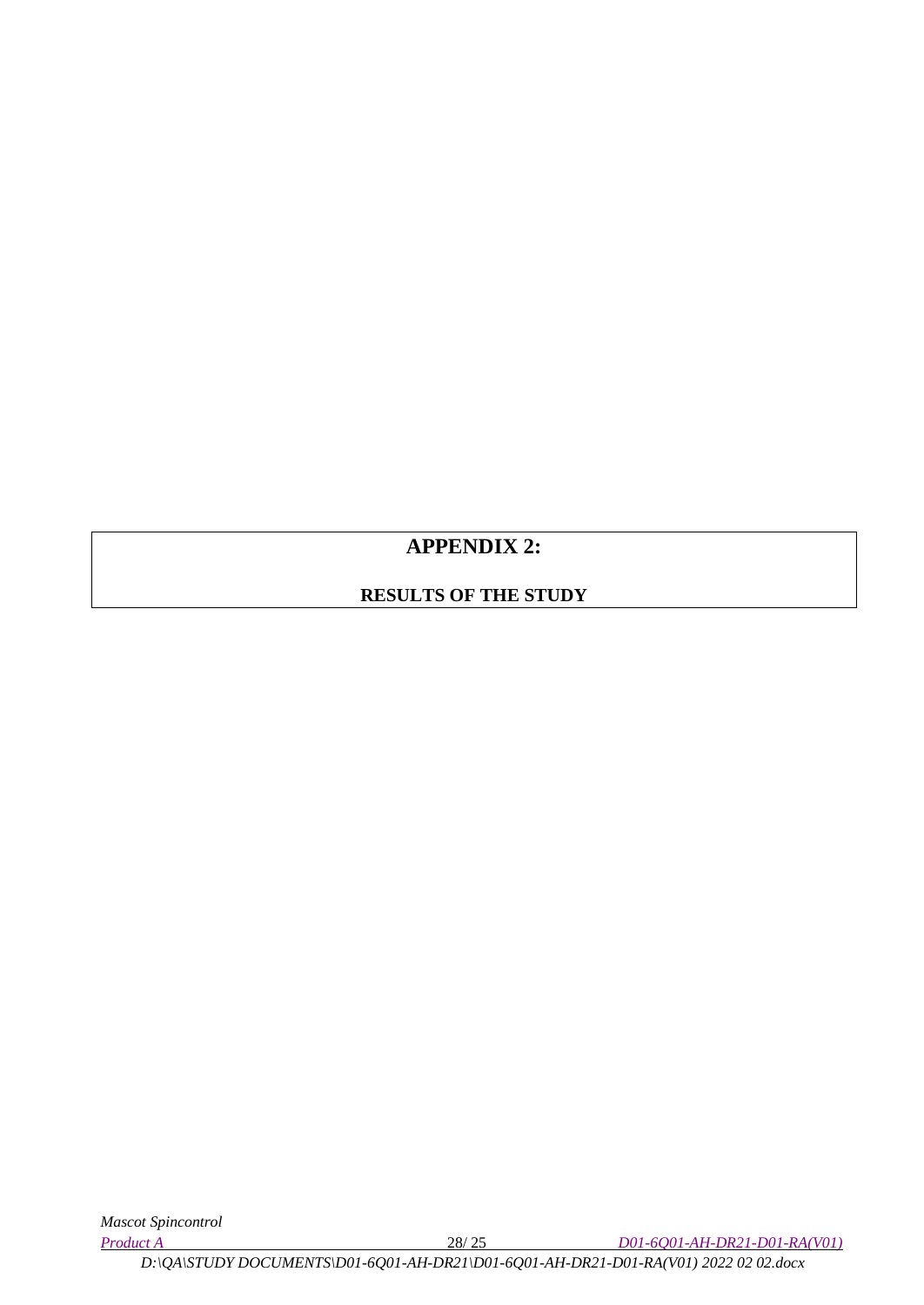|                                                                    |                                                                          |                       | D01-6Q01-AH-DR21 |                  |                |
|--------------------------------------------------------------------|--------------------------------------------------------------------------|-----------------------|------------------|------------------|----------------|
|                                                                    | 3.4.1 Dermatological Evaluation AT T2 (24 hours after the patch removal) |                       |                  |                  |                |
|                                                                    | <b>PRODUCT REF.:</b>                                                     |                       |                  |                  |                |
|                                                                    | 1. Patch No. 01- Product A: Manswag Hair Serum                           |                       |                  |                  |                |
|                                                                    | 2. Patch No. 02- Negative Control - 0.9% Isotonic Saline Solution        |                       |                  |                  |                |
|                                                                    | 3. Patch No. 03- Positive Control- 1% SLS                                |                       |                  |                  |                |
|                                                                    | <b>GRADING FOR ERYTHEMA /DRYNESS/ WRINKLES</b>                           |                       |                  |                  |                |
| Sr. No.                                                            | <b>Subject Code</b>                                                      | <b>Subject</b>        | Patch No.1       | Patch No. 2      | Patch No.3     |
| 1                                                                  | <b>TATPR</b>                                                             | N <sub>o</sub><br>001 | $\boldsymbol{0}$ | $\boldsymbol{0}$ | 1              |
| $\overline{2}$                                                     | <b>JAIDI</b>                                                             | 002                   | $\Omega$         | 0                | 1              |
| 3                                                                  | <b>TATSW</b>                                                             | 003                   | 0                | $\mathbf{0}$     | $\overline{2}$ |
| $\overline{4}$                                                     | <b>JAMSA</b>                                                             | 004                   | $\boldsymbol{0}$ | $\mathbf{0}$     | 1              |
| 5                                                                  | <b>KAMAJ</b>                                                             | 005                   | $\boldsymbol{0}$ | $\mathbf{0}$     | 1              |
| 6                                                                  | <b>CHAVI</b>                                                             | 006                   | $\boldsymbol{0}$ | $\boldsymbol{0}$ | $\overline{c}$ |
| 7                                                                  | <b>MEHRU</b>                                                             | 007                   | $\boldsymbol{0}$ | $\mathbf{0}$     | 1              |
| $\overline{8}$                                                     | <b>KAMUT</b>                                                             | 008                   | <b>NE</b>        | <b>NE</b>        | <b>NE</b>      |
| 9                                                                  | <b>MIRPA</b>                                                             | 009                   | $\boldsymbol{0}$ | $\mathbf{0}$     | 1              |
| 10                                                                 | <b>BABSA</b>                                                             | 010                   | $\boldsymbol{0}$ | $\mathbf{0}$     | 3              |
| 11                                                                 | SHIR1                                                                    | 011                   | 0                | 0                | 1              |
| 12                                                                 | <b>PRAPA</b>                                                             | 012                   | $\boldsymbol{0}$ | $\mathbf{0}$     | 1              |
| 13                                                                 | <b>BHAKA</b>                                                             | 013                   | $\boldsymbol{0}$ | $\mathbf{0}$     | $\overline{4}$ |
| 14                                                                 | <b>PRAGE</b>                                                             | 014                   | $\boldsymbol{0}$ | $\mathbf{0}$     | 1              |
| 15                                                                 | <b>MORKU</b>                                                             | 015                   | 0                | $\boldsymbol{0}$ | 1              |
| 16                                                                 | <b>TURSA</b>                                                             | 016                   | $\Omega$         | $\mathbf{0}$     | $\mathbf{1}$   |
| 17                                                                 | <b>GAUAD</b>                                                             | 017                   | 0                | $\theta$         | 3              |
| 18                                                                 | <b>PANBI</b>                                                             | 018                   | $\boldsymbol{0}$ | $\mathbf{0}$     | 1              |
| 19                                                                 | <b>MALUD</b>                                                             | 019                   | $\boldsymbol{0}$ | $\boldsymbol{0}$ | 1              |
| 20                                                                 | <b>DARSO</b>                                                             | 020                   | $\boldsymbol{0}$ | $\boldsymbol{0}$ | $\mathbf{1}$   |
| 21                                                                 | <b>YADAA</b>                                                             | 021                   | $\boldsymbol{0}$ | $\mathbf{0}$     | $\mathbf{1}$   |
| 22                                                                 | <b>VARGE</b>                                                             | 022                   | $\boldsymbol{0}$ | $\mathbf{0}$     | 3              |
| 23                                                                 | <b>VISDE</b>                                                             | 023                   | $\boldsymbol{0}$ | $\mathbf{0}$     | $\mathbf{1}$   |
| 24                                                                 | <b>RAJSA</b>                                                             | 024                   | 1                | 0                | 2              |
|                                                                    | <b>Total Score For Erythema (E)</b>                                      |                       | 1.0              | 0.0              | 35.0           |
|                                                                    |                                                                          |                       |                  |                  |                |
| <b>Scale:</b>                                                      |                                                                          |                       |                  |                  |                |
|                                                                    | <b>Score For Erythema</b>                                                | <b>Reactions</b>      |                  |                  |                |
|                                                                    | 0                                                                        | No reaction           |                  |                  |                |
| Very slight erythema/dryness with shiny appearance<br>$\mathbf{1}$ |                                                                          |                       |                  |                  |                |

Severe erythema/ wrinkles/scales 2 Slight Erythema/ Dryness/ Wrinkles 3 Moderate erythema/ dryness /wrinkles 4

NE: NON EXPLOITED

*Mascot Spincontrol* 

*Product A* 29/ 25 *D01-6Q01-AH-DR21-D01-RA(V01)*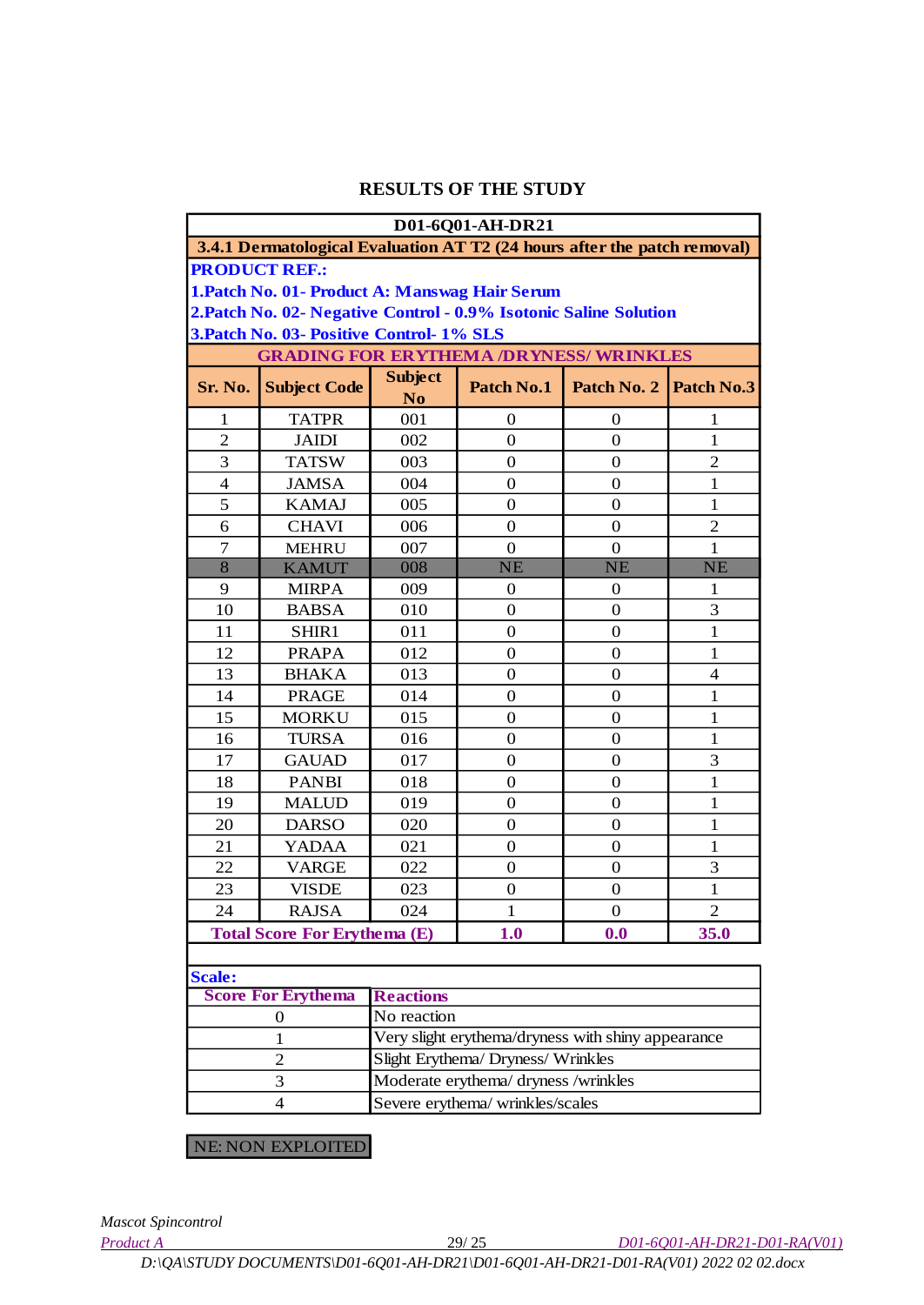|                                   | D01-6Q01-AH-DR21                                                         |                                  |                           |                |                |
|-----------------------------------|--------------------------------------------------------------------------|----------------------------------|---------------------------|----------------|----------------|
|                                   | 3.4.1 Dermatological Evaluation AT T2 (24 hours after the patch removal) |                                  |                           |                |                |
|                                   | <b>PRODUCT REF.:</b>                                                     |                                  |                           |                |                |
|                                   | 1. Patch No. 01- Product A: Manswag Hair Serum                           |                                  |                           |                |                |
|                                   | 2. Patch No. 02- Negative Control - 0.9% Isotonic Saline Solution        |                                  |                           |                |                |
|                                   | 3. Patch No. 03- Positive Control- 1% SLS                                |                                  |                           |                |                |
|                                   |                                                                          |                                  | <b>GRADING FOR OEDEMA</b> |                |                |
| Sr. No.                           | <b>Subject Code</b>                                                      | <b>Subject</b><br>N <sub>0</sub> | Patch No.1                | Patch No. 2    | Patch No.3     |
| 1                                 | <b>TATPR</b>                                                             | 001                              | 0                         | 0              | 0              |
| $\overline{2}$                    | <b>JAIDI</b>                                                             | 002                              | $\theta$                  | $\theta$       | $\mathbf{0}$   |
| 3                                 | <b>TATSW</b>                                                             | 003                              | $\Omega$                  | $\Omega$       | $\mathbf{1}$   |
| 4                                 | <b>JAMSA</b>                                                             | 004                              | 0                         | $\Omega$       | $\Omega$       |
| 5                                 | <b>KAMAJ</b>                                                             | 005                              | $\mathbf{O}$              | $\mathbf{O}$   | $\Omega$       |
| 6                                 | <b>CHAVI</b>                                                             | 006                              | $\mathbf{O}$              | $\mathbf{O}$   | $\mathbf{1}$   |
| $\overline{7}$                    | <b>MEHRU</b>                                                             | 007                              | $\mathbf 0$               | $\Omega$       | $\Omega$       |
| 8                                 | <b>KAMUT</b>                                                             | 008                              | <b>NE</b>                 | <b>NE</b>      | <b>NE</b>      |
| 9                                 | <b>MIRPA</b>                                                             | 009                              | $\theta$                  | $\theta$       | $\mathbf{0}$   |
| 10                                | <b>BABSA</b>                                                             | 010                              | $\mathbf 0$               | $\overline{0}$ | $\overline{c}$ |
| 11                                | SHIR1                                                                    | 011                              | $\theta$                  | $\Omega$       | $\Omega$       |
| 12                                | <b>PRAPA</b>                                                             | 012                              | $\theta$                  | $\theta$       | $\mathbf{0}$   |
| 13                                | <b>BHAKA</b>                                                             | 013                              | $\mathbf 0$               | $\Omega$       | 3              |
| 14                                | <b>PRAGE</b>                                                             | 014                              | $\Omega$                  | $\Omega$       | $\Omega$       |
| 15                                | <b>MORKU</b>                                                             | 015                              | $\mathbf{O}$              | $\Omega$       | $\Omega$       |
| 16                                | <b>TURSA</b>                                                             | 016                              | $\overline{0}$            | $\mathbf{O}$   | $\overline{0}$ |
| 17                                | <b>GAUAD</b>                                                             | 017                              | $\mathbf 0$               | $\Omega$       | 3              |
| 18                                | <b>PANBI</b>                                                             | 018                              | $\mathbf 0$               | $\Omega$       | $\mathbf 0$    |
| 19                                | <b>MALUD</b>                                                             | 019                              | $\Omega$                  | $\mathbf{O}$   | $\mathbf{1}$   |
| 20                                | <b>DARSO</b>                                                             | 020                              | $\mathbf 0$               | $\Omega$       | $\Omega$       |
| 21                                | <b>YADAA</b>                                                             | 021                              | $\overline{0}$            | $\mathbf{O}$   | $\mathbf{0}$   |
| 22                                | <b>VARGE</b>                                                             | 022                              | $\mathbf 0$               | $\mathbf{O}$   | 3              |
| 23                                | <b>VISDE</b>                                                             | 023                              | $\mathbf 0$               | $\theta$       | $\mathbf{1}$   |
| 24                                | <b>RAJSA</b>                                                             | 024                              | $\mathbf{O}$              | $\mathbf{O}$   | 1              |
| <b>Total Score For Oedema (O)</b> |                                                                          |                                  | 0.0                       | 0.0            | 16.0           |

| <b>Scale:</b>           |                    |
|-------------------------|--------------------|
| <b>Score For Oedema</b> | <b>Reaction</b>    |
|                         | No Reaction        |
|                         | Very slight Oedema |
|                         | Slight Oedema      |
|                         | Moderate Oedema    |
|                         | Severe Oedema      |

NE: NON EXPLOITED

*Mascot Spincontrol* 

l

*Product A* 30/ 25 *D01-6Q01-AH-DR21-D01-RA(V01)*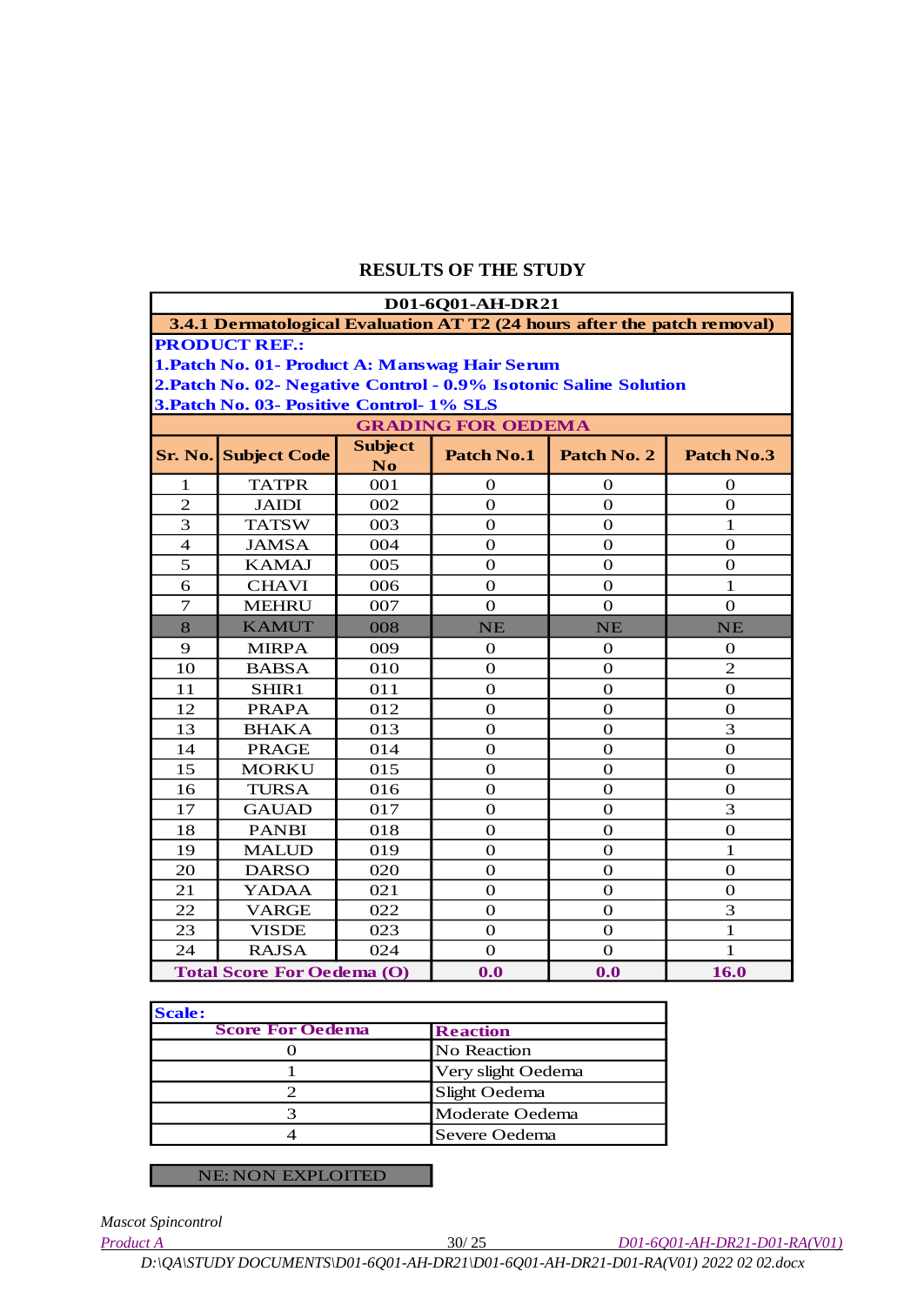|                      |                                                                              | <b>D01-6Q01-AH-DR21</b>                             |                        |                              |                   |                              |                              |                     |                              |
|----------------------|------------------------------------------------------------------------------|-----------------------------------------------------|------------------------|------------------------------|-------------------|------------------------------|------------------------------|---------------------|------------------------------|
|                      | 3.4.1 Dermatological Evaluation at T2 (24 hours after the patch removal) and |                                                     |                        |                              |                   |                              |                              |                     |                              |
| <b>PRODUCT REF.:</b> |                                                                              | <b>T8 (T+1 week after 0 hours of patch removal)</b> |                        |                              |                   |                              |                              |                     |                              |
|                      | 1. Patch No. 01- Product A: Manswag Hair Serum                               |                                                     |                        |                              |                   |                              |                              |                     |                              |
|                      | 2. Patch No. 02- Negative Control - 0.9% Isotonic Saline Solution            |                                                     |                        |                              |                   |                              |                              |                     |                              |
|                      | <b>3. Patch No. 03- Positive Control- 1% SLS</b>                             |                                                     |                        |                              |                   |                              |                              |                     |                              |
|                      | <b>GRADING FOR ERYTHEMA (E) AND OEDEMA (O)</b>                               |                                                     |                        |                              |                   |                              |                              |                     |                              |
| Sr. No.              |                                                                              |                                                     | Reaction               | <b>Patch No.1</b>            |                   |                              | <b>Patch No.2</b>            | <b>Patch No.3</b>   |                              |
|                      | Sub. Code                                                                    | Sub. No.                                            |                        |                              |                   |                              |                              |                     |                              |
|                      |                                                                              |                                                     |                        | T2                           | T <sub>8</sub>    | T2                           | T <sub>8</sub>               | T2                  | T <sub>8</sub>               |
| 1                    | <b>TATPR</b>                                                                 | <b>OO1</b>                                          | Е                      | $\mathbf{o}$                 | $\mathbf{o}$      | $\mathbf{o}$                 | $\mathbf{o}$                 | 1                   | $\mathbf{o}$                 |
|                      |                                                                              |                                                     | $\mathbf{\Omega}$<br>Е | $\mathbf{o}$<br>$\mathbf{o}$ | $\mathbf{o}$<br>О | $\mathbf{o}$                 | $\mathbf{o}$                 | О                   | $\mathbf{o}$                 |
| $\mathbf{z}$         | JAIDI                                                                        | 002                                                 | $\mathbf{\Omega}$      | $\mathbf{o}$                 | $\mathbf{o}$      | О<br>$\mathbf{o}$            | $\mathbf{o}$<br>$\mathbf{o}$ | 1<br>$\mathbf{o}$   | $\mathbf o$<br>$\mathbf{o}$  |
| 3                    | <b>TATSW</b>                                                                 | 003                                                 | Е                      | $\mathbf{o}$                 | О                 | $\mathbf{o}$                 | $\mathbf{o}$                 | 2                   | 1                            |
|                      |                                                                              |                                                     | $\circ$                | $\mathbf{o}$                 | $\mathbf{o}$      | $\mathbf{o}$                 | $\mathbf{o}$                 | 1                   | $\mathbf{o}$                 |
| 4                    | JAMSA                                                                        | 004                                                 | Е                      | $\mathbf{o}$                 | О                 | $\mathbf{o}$                 | $\mathbf{o}$                 | 1                   | $\mathbf{o}$                 |
|                      |                                                                              |                                                     | $\mathbf O$            | $\mathbf{o}$                 | $\mathbf{o}$      | $\mathbf{o}$                 | $\mathbf{o}$                 | $\mathbf{o}$        | $\mathbf{o}$                 |
| 5                    | KAMAJ                                                                        | 005                                                 | Е                      | $\mathbf{o}$                 | О                 | $\mathbf{o}$                 | $\mathbf{o}$                 | 1                   | О                            |
| 6                    | CHAVI                                                                        | 006                                                 | $\mathbf{\Omega}$<br>Е | $\mathbf{o}$<br>$\mathbf{o}$ | $\mathbf{o}$<br>О | $\mathbf{o}$<br>$\mathbf{o}$ | $\mathbf{o}$<br>$\mathbf{o}$ | О<br>2              | $\mathbf{o}$<br>1            |
|                      |                                                                              |                                                     | $\mathbf{\Omega}$      | $\mathbf{o}$                 | $\mathbf{o}$      | $\mathbf{o}$                 | $\mathbf{o}$                 | 1                   | $\mathbf{o}$                 |
| $\tau$               | <b>MEHRU</b>                                                                 | 007                                                 | Е                      | $\mathbf{o}$                 | $\mathbf{o}$      | $\mathbf{o}$                 | $\mathbf{o}$                 | 1                   | $\mathbf{o}$                 |
|                      |                                                                              |                                                     | $\bullet$              | $\mathbf{o}$                 | $\mathbf{o}$      | $\mathbf{o}$                 | $\mathbf{o}$                 | $\mathbf{o}$        | $\Omega$                     |
| 8                    | <b>KAMUT</b>                                                                 | 008                                                 | $\mathbf{E}$           | NE                           | NE                | NE                           | NE                           | NE                  | NE                           |
|                      |                                                                              |                                                     | $\mathbf O$            | NE                           | $_{\rm NE}$       | NE                           | NE                           | NE                  | $_{\rm NE}$                  |
| 9                    | <b>MIRPA</b>                                                                 | 009                                                 | Е                      | О                            | О                 | $\mathbf{o}$                 | $\mathbf{o}$                 | 1                   | О                            |
| 10                   | <b>BABSA</b>                                                                 | <b>O10</b>                                          | $\mathbf{\Omega}$<br>Е | $\mathbf{o}$<br>$\mathbf{o}$ | О<br>$\mathbf{o}$ | О<br>$\mathbf{o}$            | $\mathbf{o}$<br>$\mathbf{o}$ | О<br>3              | $\mathbf{o}$<br>2            |
|                      |                                                                              |                                                     | $\mathbf{\Omega}$      | $\mathbf{o}$                 | О                 | $\mathbf{o}$                 | $\mathbf{o}$                 | 2                   | 1                            |
| 11                   | SHIR1                                                                        | O11                                                 | Е                      | $\mathbf{o}$                 | $\mathbf{o}$      | $\mathbf{o}$                 | $\mathbf{o}$                 | 1                   | $\mathbf{o}$                 |
|                      |                                                                              |                                                     | $\mathbf{\Omega}$      | $\mathbf{o}$                 | $\mathbf{o}$      | $\mathbf{o}$                 | $\mathbf{o}$                 | О                   | $\mathbf{o}$                 |
| 12                   | PRAPA                                                                        | 012                                                 | Е                      | $\mathbf{o}$                 | $\mathbf{o}$      | $\mathbf{o}$                 | $\mathbf{o}$                 | 1                   | $\mathbf{o}$                 |
|                      |                                                                              |                                                     | $\mathbf{\Omega}$      | $\mathbf{o}$                 | О                 | $\mathbf{o}$                 | $\mathbf{o}$                 | О                   | $\mathbf{o}$                 |
| 13                   | BHAKA                                                                        | 013                                                 | Е<br>$\mathbf{\Omega}$ | $\mathbf{o}$<br>$\mathbf{o}$ | $\mathbf{o}$<br>О | $\mathbf{o}$<br>$\mathbf{o}$ | $\mathbf{o}$<br>$\mathbf{o}$ | $\overline{4}$<br>З | 3<br>1                       |
| 14                   | PRAGE                                                                        | 014                                                 | Е                      | $\mathbf{o}$                 | О                 | $\mathbf{o}$                 | $\mathbf{o}$                 | 1                   | О                            |
|                      |                                                                              |                                                     | $\mathbf{\Omega}$      | $\mathbf{o}$                 | $\mathbf{o}$      | $\mathbf{o}$                 | $\mathbf{o}$                 | О                   | О                            |
| 15                   | MORKU                                                                        | 015                                                 | Е                      | $\mathbf{o}$                 | $\mathbf{o}$      | $\mathbf{o}$                 | $\mathbf{o}$                 | 1                   | $\mathbf{o}$                 |
|                      |                                                                              |                                                     | $\mathbf{\Omega}$      | $\mathbf{o}$                 | О                 | $\mathbf{o}$                 | $\mathbf{o}$                 | О                   | О                            |
| 16                   | TURSA                                                                        | 016                                                 | Е<br>$\mathbf{\Omega}$ | $\mathbf{o}$                 | $\mathbf{o}$<br>О | $\mathbf{o}$<br>$\mathbf{o}$ | $\mathbf{o}$<br>$\mathbf{o}$ | 1                   | $\mathbf{o}$<br>$\mathbf{o}$ |
| 17                   | GAUAD                                                                        | 017                                                 | Е                      | $\mathbf{o}$<br>$\mathbf{o}$ | $\mathbf{o}$      | $\mathbf{o}$                 | $\mathbf{o}$                 | О<br>3              | 1                            |
|                      |                                                                              |                                                     | $\mathbf{\Omega}$      | $\mathbf{o}$                 | О                 | О                            | $\mathbf{o}$                 | З                   | О                            |
| 18                   | <b>PANBI</b>                                                                 | 018                                                 | Е                      | $\mathbf{o}$                 | $\mathbf{o}$      | $\mathbf{o}$                 | $\mathbf{o}$                 | 1                   | $\mathbf{o}$                 |
|                      |                                                                              |                                                     | $\mathbf{\Omega}$      | О                            | О                 | О                            | $\mathbf{o}$                 | О                   | $\mathbf{o}$                 |
| <u>19</u>            | <b>MALUD</b>                                                                 | 019                                                 | Е                      | $\mathbf{o}$                 | О                 | $\mathbf O$                  | $\mathbf{o}$                 | 1                   | О                            |
|                      |                                                                              |                                                     | $\bullet$              | $\mathbf{o}$                 | О                 | $\mathbf{o}$                 | $\mathbf{o}$                 | 1                   | $\mathbf{o}$                 |
| 20                   | <b>DARSO</b>                                                                 | 020                                                 | Е<br>$\bullet$         | $\mathbf{o}$<br>$\mathbf{o}$ | О<br>О            | $\mathbf{o}$<br>$\mathbf{o}$ | $\mathbf{o}$<br>$\mathbf{o}$ | 1<br>О              | $\mathbf{o}$<br>$\mathbf{o}$ |
| 21                   | <b>YADAA</b>                                                                 | 021                                                 | Е                      | $\mathbf{o}$                 | $\mathbf{o}$      | $\mathbf{o}$                 | $\mathbf{o}$                 | 1                   | $\mathbf{o}$                 |
|                      |                                                                              |                                                     | $\bullet$              | $\mathbf{o}$                 | $\mathbf{o}$      | $\mathbf{o}$                 | $\mathbf{o}$                 | О                   | $\mathbf{o}$                 |
| 22                   | <b>VARGE</b>                                                                 | 022                                                 | Е                      | $\mathbf{o}$                 | $\mathbf{o}$      | $\mathbf{o}$                 | $\mathbf{o}$                 | 3                   | 2                            |
|                      |                                                                              |                                                     | $\bullet$              | О                            | $\mathbf{o}$      | $\mathbf{o}$                 | $\mathbf{o}$                 | 3                   | 1                            |
| 23                   | VISDE                                                                        | 023                                                 | Е                      | $\mathbf{o}$                 | О                 | $\mathbf{o}$                 | $\mathbf{o}$                 | 1                   | $\mathbf{o}$                 |
| 24                   | <b>RAJSA</b>                                                                 | 024                                                 | $\bullet$<br>Е         | $\mathbf{o}$<br>1            | $\mathbf{o}$<br>О | $\mathbf{o}$<br>О            | $\mathbf{o}$<br>$\mathbf{o}$ | $\mathbf{1}$<br>2   | $\mathbf{o}$<br>$\mathbf{o}$ |
|                      |                                                                              |                                                     | $\bullet$              | О                            | $\mathbf{o}$      | $\mathbf{o}$                 | $\mathbf{o}$                 | 1                   | $\mathbf{o}$                 |
|                      |                                                                              |                                                     |                        |                              |                   |                              |                              |                     |                              |
|                      | <b>NE: NON EXPLOITED</b>                                                     |                                                     |                        |                              |                   |                              |                              |                     |                              |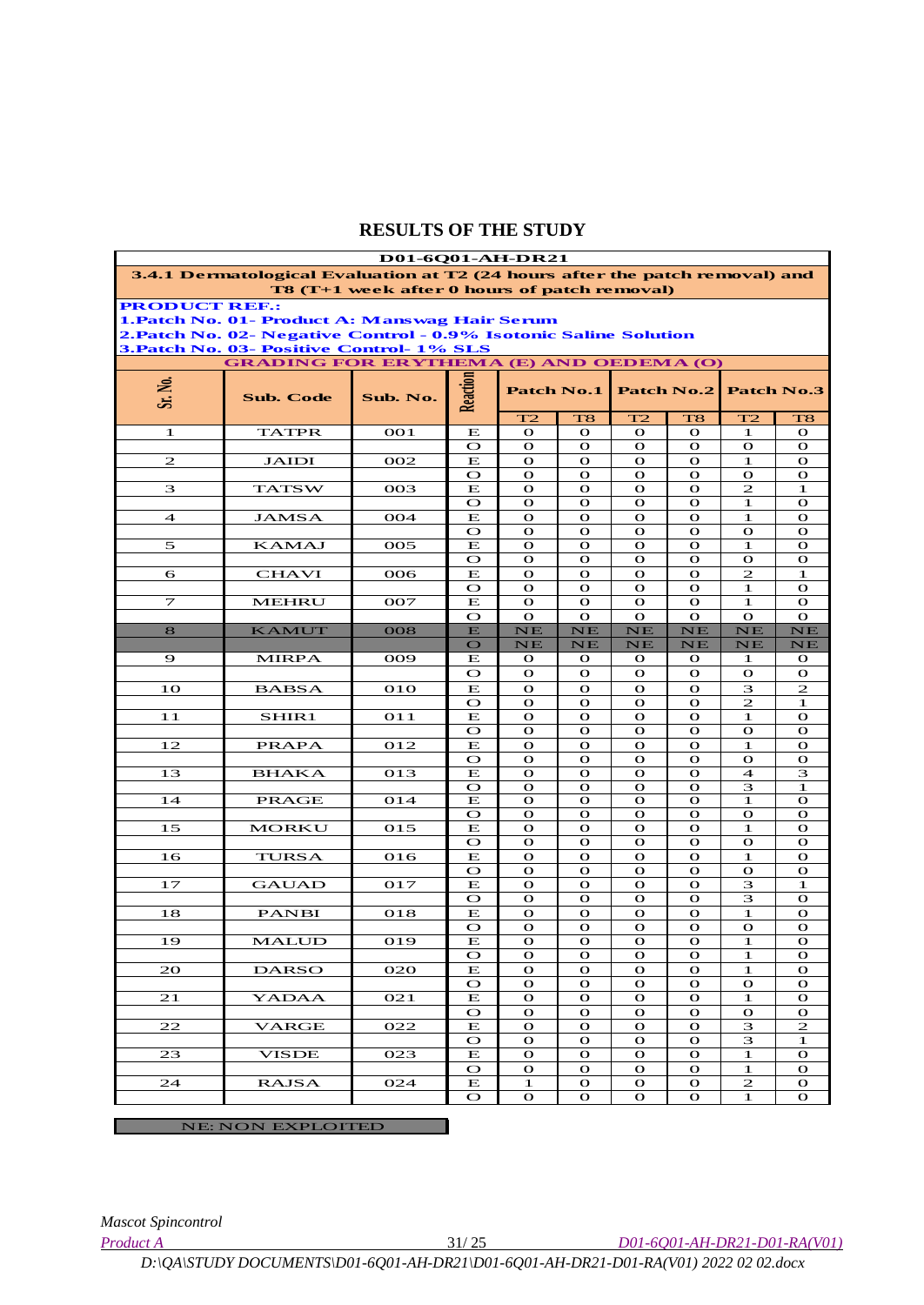# D01-6Q01-AH-DR21

# MEAN SCORE CALCULATION

3.4.1 Dermatological Evaluation AT T2 (24 hours after the patch removal)

**PRODUCT REF.:** 

1.Patch No. 01- Product A: Manswag Hair Serum (AF20-445) 2. Patch No. 02- Negative Control - 0.9% Isotonic Saline Solution 3. Patch No. 03- Positive Control- 1% SLS

**Mean Score** 

 $2.018.0$ 

Up to 4.0/8.0

Above 4.0/8.0

**Classification** 

Non-Irritant

Mild - Irritant

Irritant

Mean Score for Irritation = Total score (Erythema+ Oedema) for each sample **Total number of Subjects** 

| Parameter                            | Patch No.1   | Patch No.2 | Patch No.3 |
|--------------------------------------|--------------|------------|------------|
| Total score for erythema             | 1.0          | 0.0        | 35.0       |
| <b>Total score for oedema</b>        | 0.0          | 0.0        | 16.0       |
| Total score for Erythema +<br>Oedema | 1.0          | 0.0        | 51.0       |
| Erythema + Oedema / 23               | 0.0          | 0.0        | 2.2        |
| Conclusion                           | Non-irritant |            |            |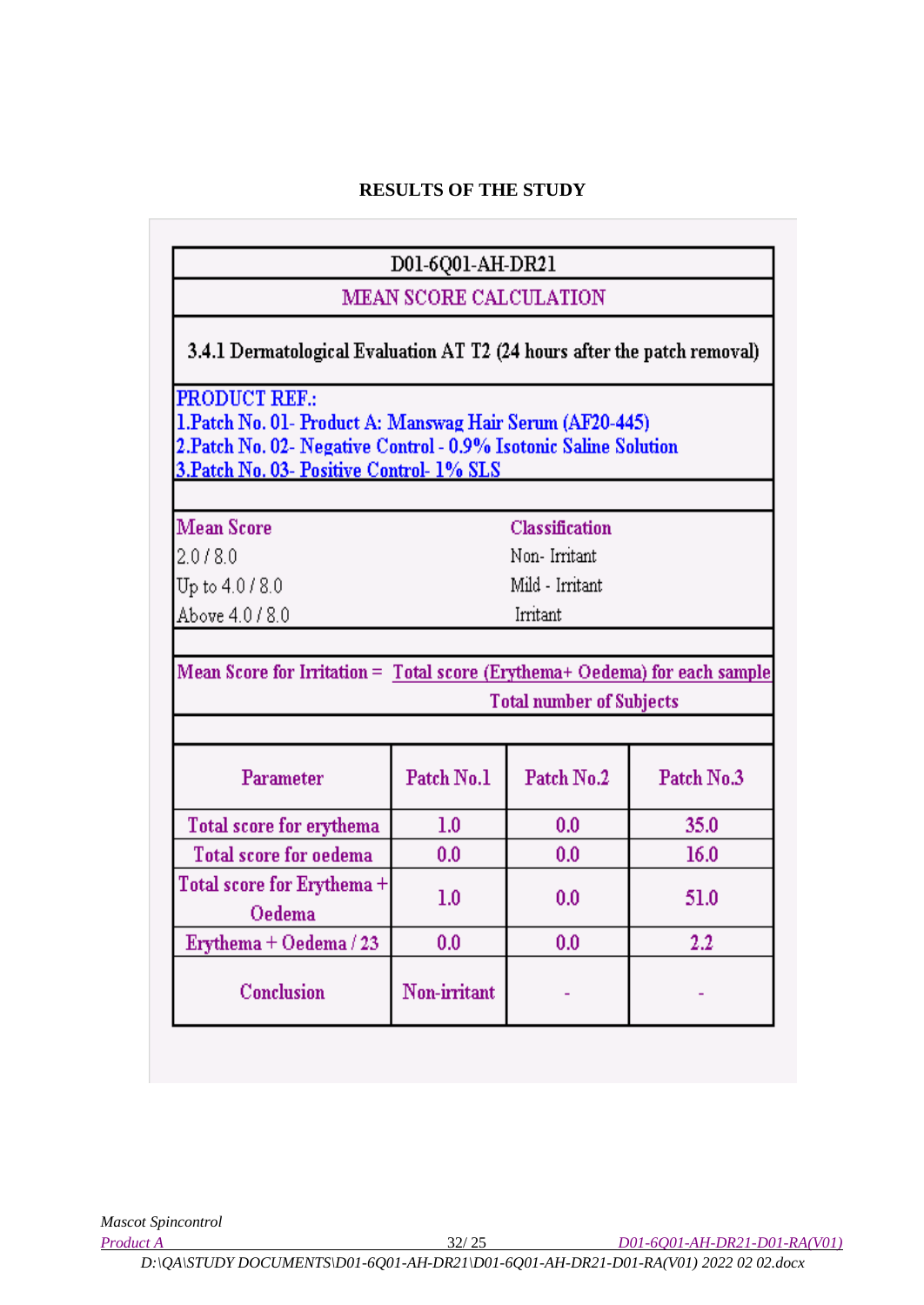# **APPENDIX 3:**

# **QUALITY ASSURANCE STATEMENT**

*Product A* 33/ 25 *D01-6Q01-AH-DR21-D01-RA(V01)*

*D:\QA\STUDY DOCUMENTS\D01-6Q01-AH-DR21\D01-6Q01-AH-DR21-D01-RA(V01) 2022 02 02.docx*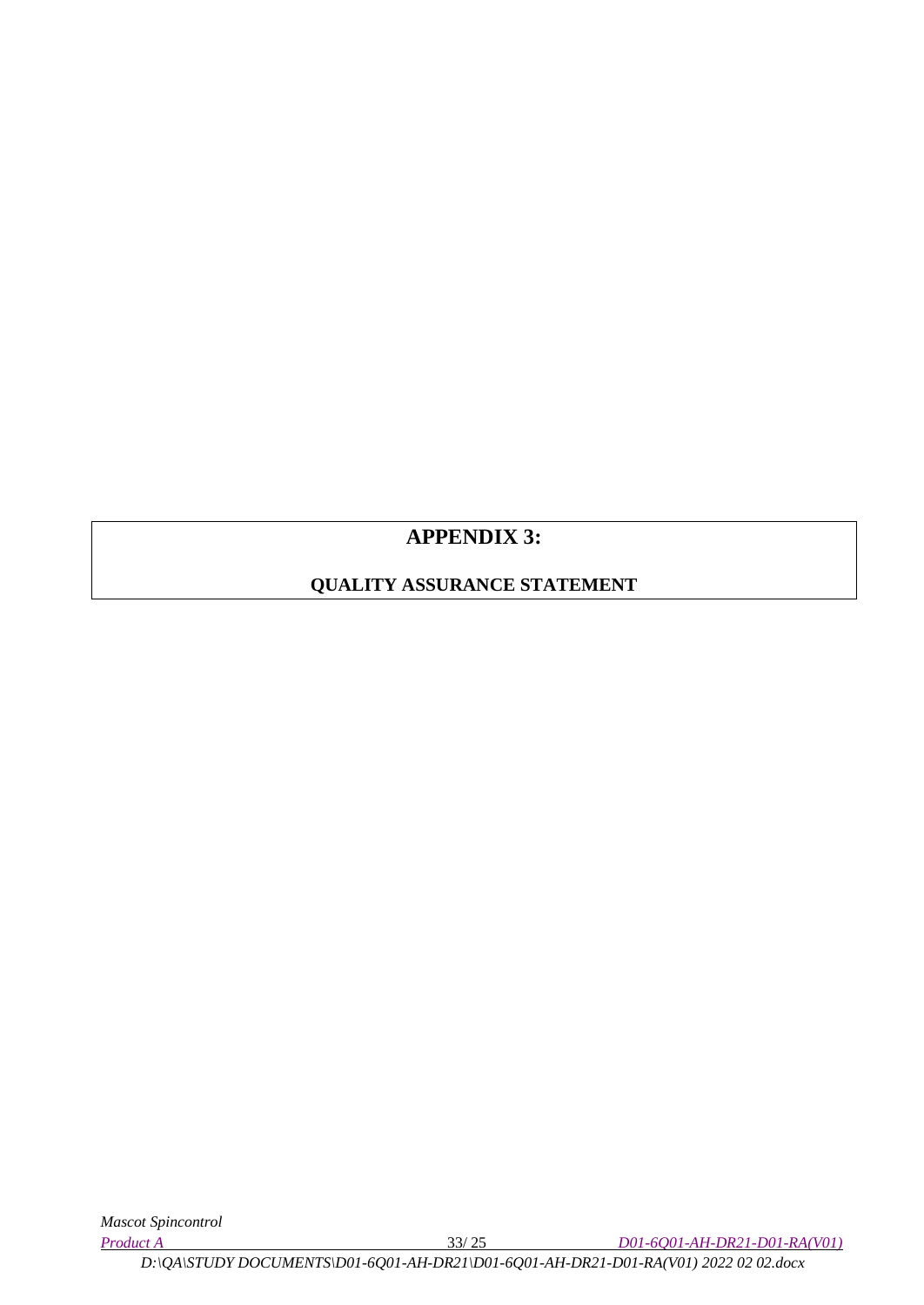### **QUALITY ASSURANCE STATEMENT**

This study (D01-6Q01-AH-DR21) has been regularly monitored by the quality assurance department by way of periodic audits as recommended by Good Clinical Practice and applicable regulations. The dates of these audits and the subsequent reports to the management are listed here:

Audit Schedule :

| Sr.<br>No. | <b>Audit Report</b>                   | <b>Audit Report Number</b> | <b>Date of Audits</b> |
|------------|---------------------------------------|----------------------------|-----------------------|
| 1.         | Audit of study protocol               | D01-6Q01-AH-DR21-AU01      | 04/01/2022            |
| 2.         | Audit of the CRF's                    | D01-6Q01-AH-DR21-AU02      | 17/01/2022            |
| 3.         | Audit report of the Trial Master File | D01-6Q01-AH-DR21-AU03      | 27/01/2022            |
| 4.         | Audit of the Raw Data & Results       | D01-6Q01-AH-DR21-AU04      | 28/01/2022            |
| 5.         | Audit of the Study Report             | D01-6Q01-AH-DR21-AU05      | 02/02/2022            |

This report has been audited by the quality assurance department and is found to be an accurate description of such methods and procedures as were used during the conduct of the study and an accurate reflection of the raw data.

Signature: \_\_\_\_\_\_\_\_\_\_\_\_\_ Auditor(s)

Signature: \_\_\_\_\_\_\_\_\_\_\_\_\_ Auditor(s)

| Signature: |                                  |
|------------|----------------------------------|
|            | <b>Quality Assurance Manager</b> |

*Mascot Spincontrol* 

*Product A* 34/ 25 *D01-6Q01-AH-DR21-D01-RA(V01)*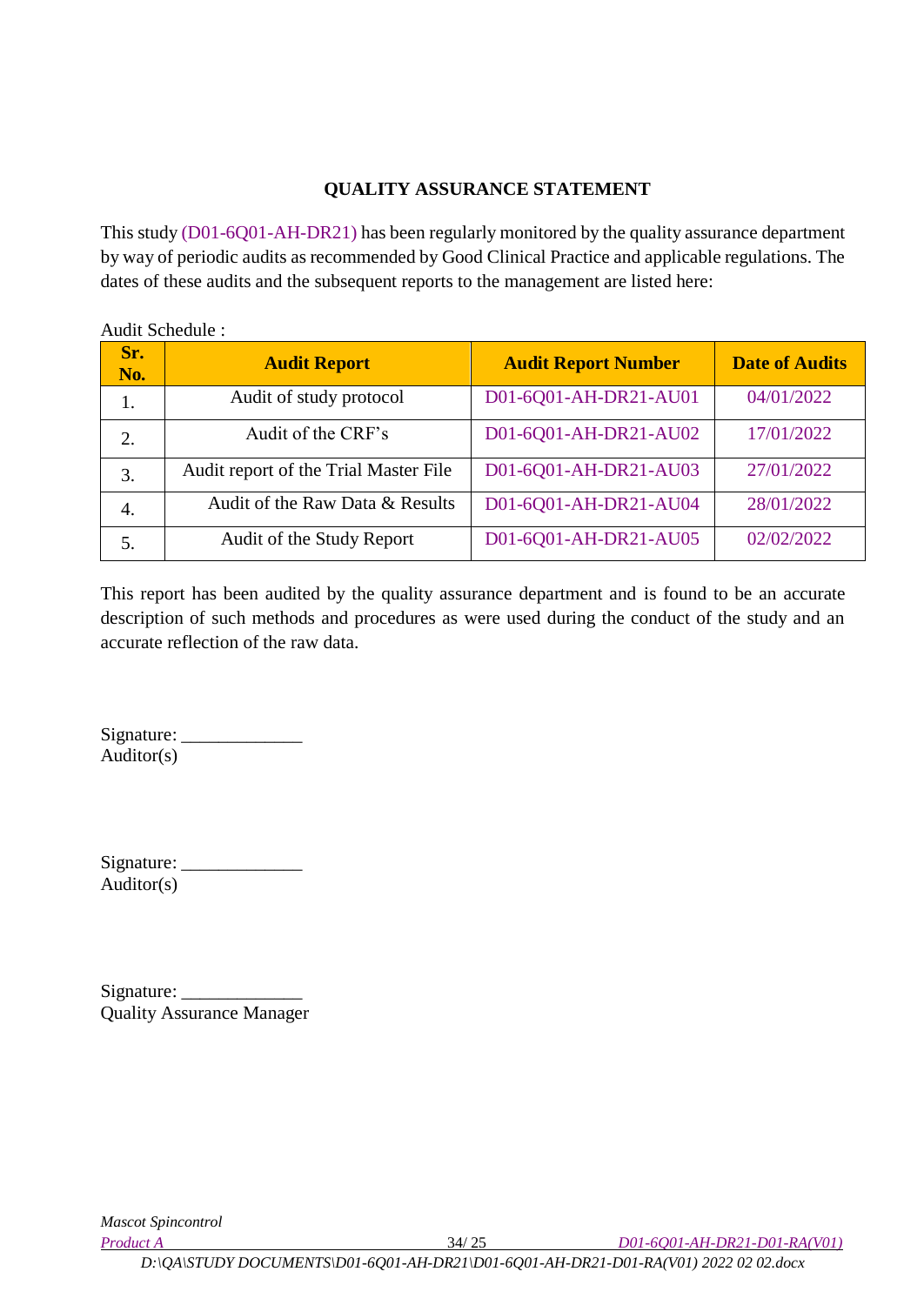# **APPENDIX 4:**

# **COPY OF STUDY PROTOCOL**

*Product A* 35/ 25 *D01-6Q01-AH-DR21-D01-RA(V01)*